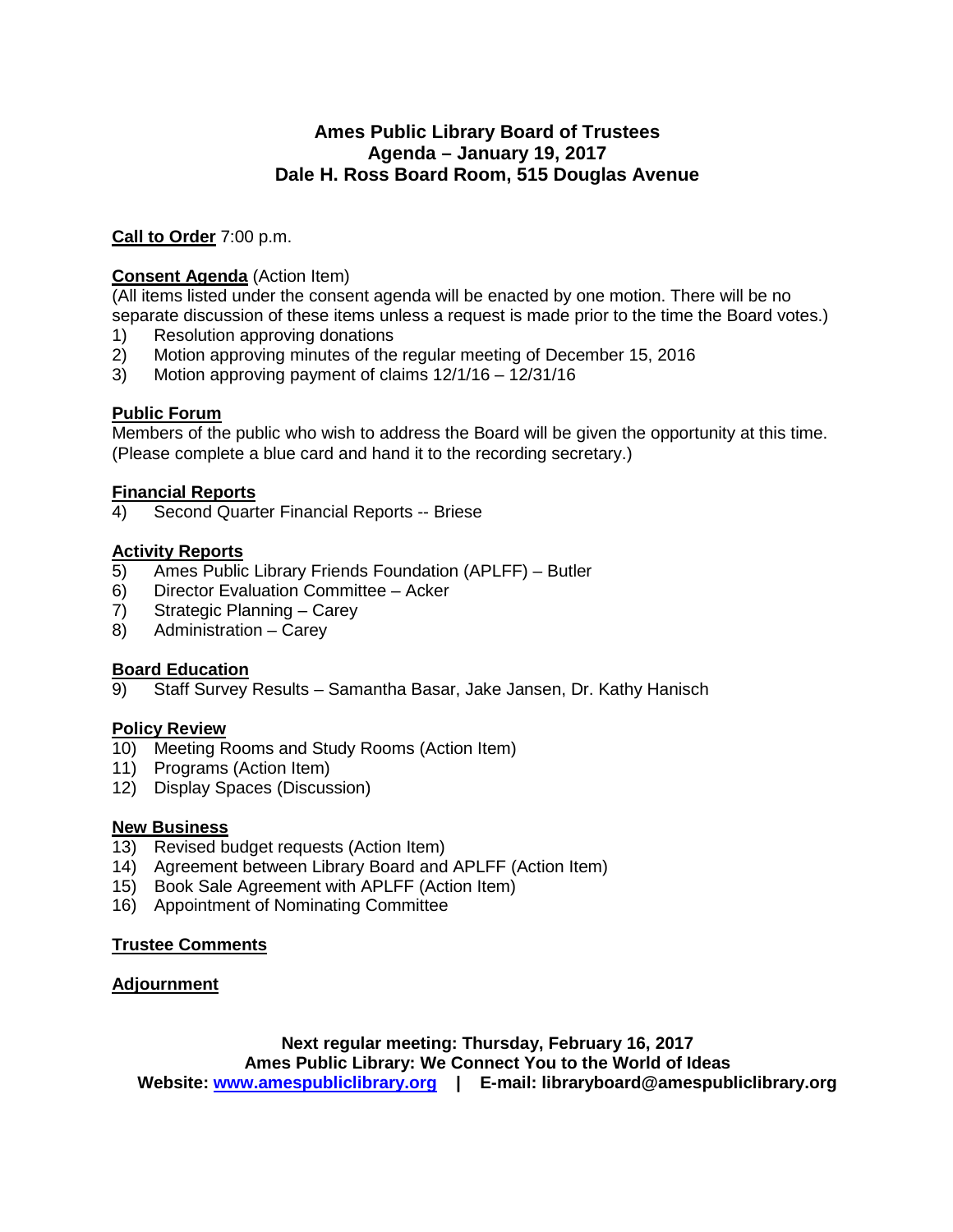## **Donations**

#### **BOARD OF TRUSTEES AMES PUBLIC LIBRARY JANUARY 19, 2017**

Be it resolved that the Board of Trustees, Ames Public Library, accepts the following donations:

| 3) In memory of Lauren Kernan Smith from Norman and Beth Cheville  \$50.00 |  |
|----------------------------------------------------------------------------|--|
| 4) In memory of Marcia Wiley from Ginger Quay & Julia Waggoner\$70.00      |  |
| 5) In memory of Marjorie Davis from Margaret & Delano Jespersen\$50.00     |  |
| 6) In memory of Susan Anwar from:                                          |  |
|                                                                            |  |
|                                                                            |  |
|                                                                            |  |
|                                                                            |  |
|                                                                            |  |
|                                                                            |  |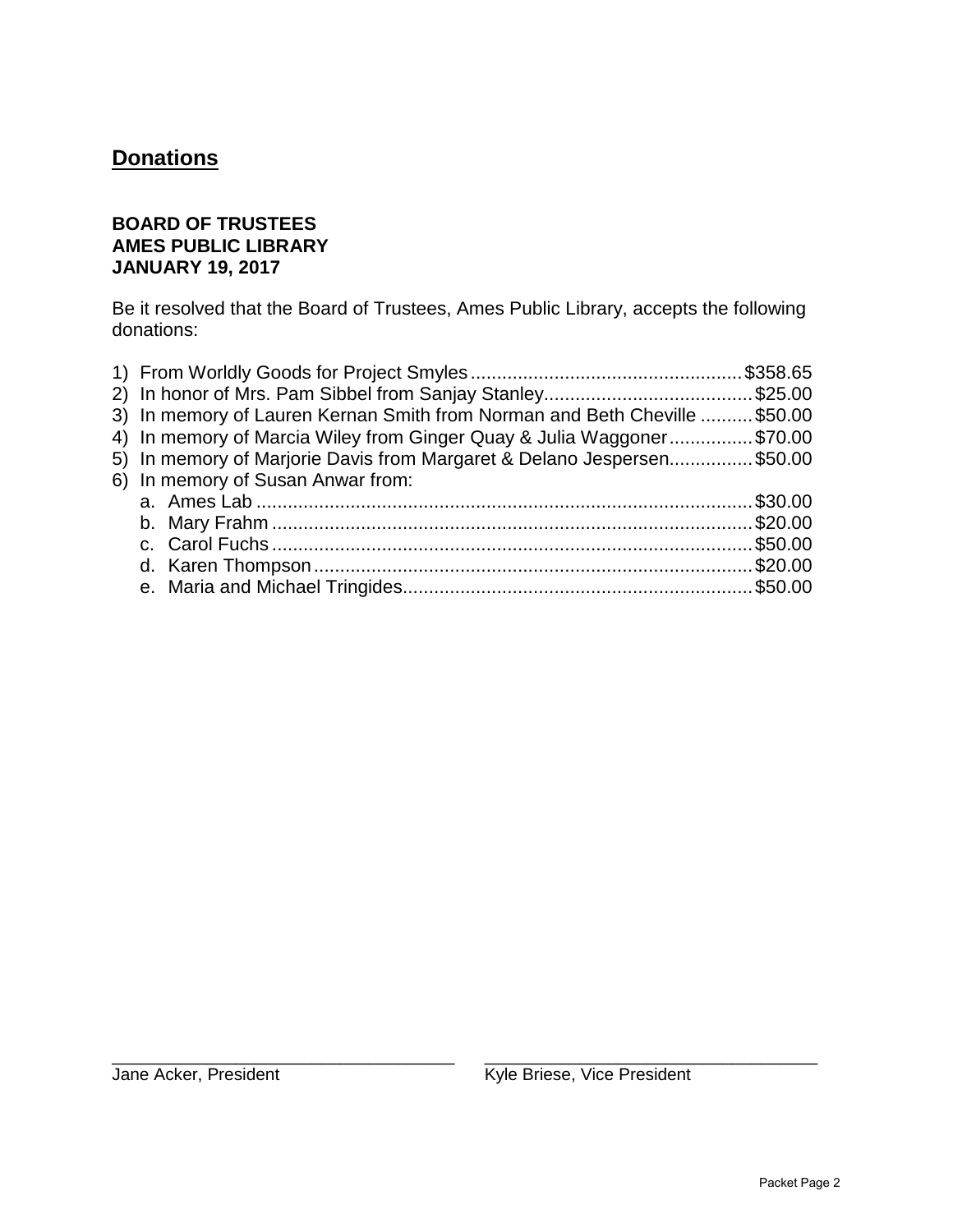#### **Ames Public Library Board of Trustees Minutes of the Regular Meeting December 15, 2016**

The Ames Public Library (APL) Board of Trustees met in regular session on Thursday, December 15, 2016 in the Dale H. Ross Board Room, 515 Douglas Avenue, with Acker, Briese, Butler, Campbell, Linch, Rohret and Library Director Carey in attendance. Barchman, Glatz, and Marshall were excused. Reference Librarian Mike Quinn was also present.

**Call to Order:** Board President Acker called the meeting to order at 7:00 p.m.

#### **Consent Agenda:**

**Moved by Butler, seconded by Briese, to approve the following items on the consent agenda:**

#### **1) Resolution No. 2016-L043 accepting donations:**

|    | b) |                                       |                                                                      |             |
|----|----|---------------------------------------|----------------------------------------------------------------------|-------------|
|    | C) | In memory of Marjorie Davis for books |                                                                      |             |
|    |    |                                       |                                                                      | $. \$25.00$ |
|    |    | $\mathbf{H}$                          |                                                                      | \$100.00    |
|    |    | iii)                                  |                                                                      |             |
|    |    | iv)                                   |                                                                      |             |
|    |    | V)                                    |                                                                      |             |
|    |    | vi)                                   |                                                                      |             |
|    |    | vii)                                  |                                                                      |             |
|    |    | viii)                                 |                                                                      |             |
|    |    | ix)                                   |                                                                      |             |
|    |    | X)                                    |                                                                      |             |
|    |    |                                       | d) In memory of Frances Vaughn from Anita Nichols \$20.00            |             |
| 2) |    |                                       | Motion approving minutes of the regular meeting of November 17, 2016 |             |
|    |    |                                       |                                                                      |             |

**3) Motion approving payment of claims 11/1/2016 – 11/31/2016 Vote on Motion: 5-0. Approved unanimously and adopted.**

**Public Forum:** None.

**Ames Public Library Friends Foundation (APLFF) Report:** Trustee Butler reported on the December APLFF meeting. She said the new Development Director presented a proposal regarding recognition for donors. The Board felt the matter needed more study and would like to form a new ad hoc committee with members of the APLFF and Library Boards. Butler said the Finance Committee advised that over \$100,000 was left in donations to the Library Renewal Campaign, and there was discussion about the possibility of earmarking those monies for the Library's next major capital campaign. She said the Sales Committee reported earnings in excess of \$6,000 in the last month. A press release and holiday message to donors will be going out this month from the Marketing Committee.

Library Director Carey added that income from this year's annual fundraising campaign has exceeded \$22,000. The goal was \$35,000. She also stated that Fundraising Committee is selling 2017 Book Lover's Calendars for \$10.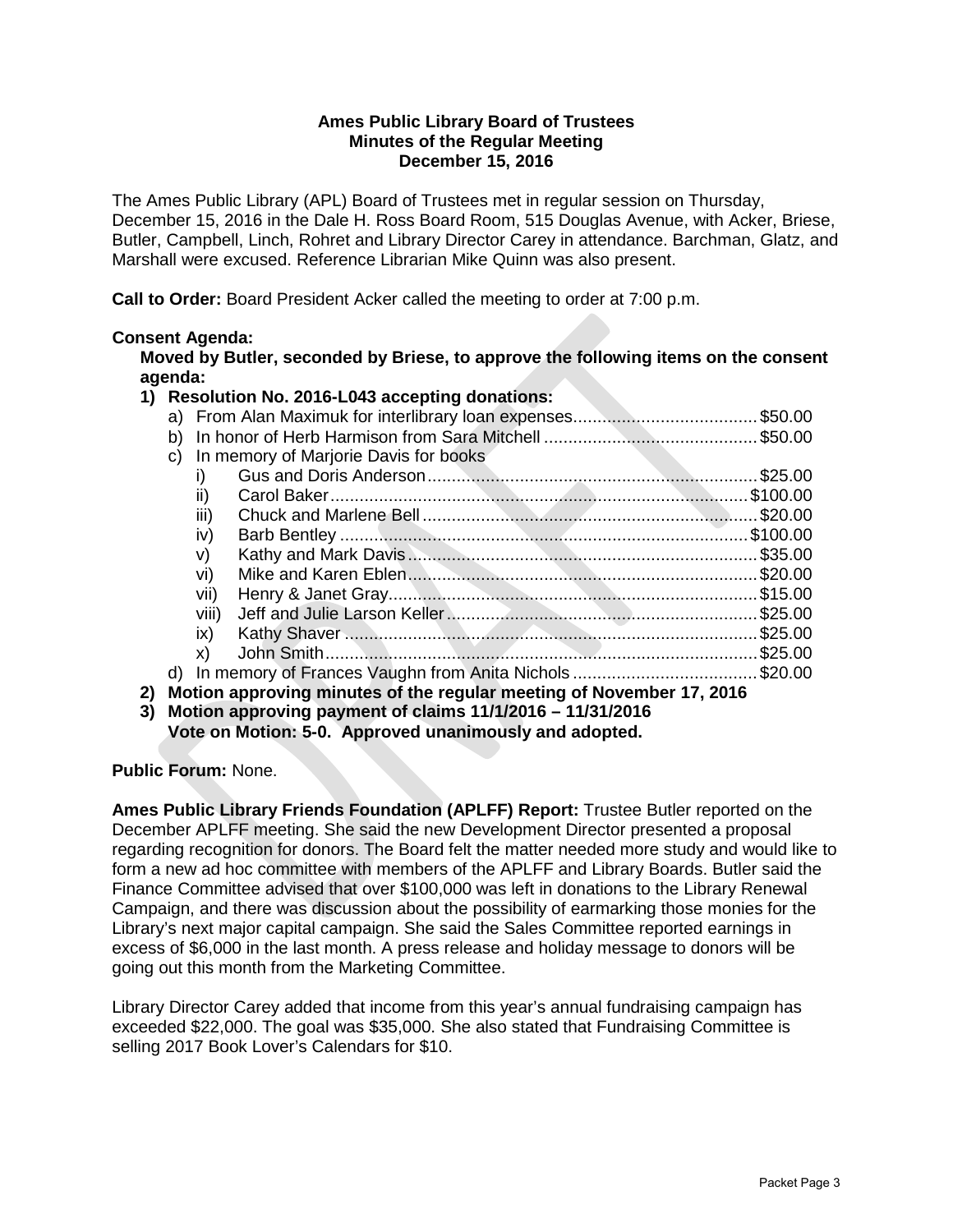**Strategic Planning Report:** Carey said that collaboration with Iowa State University (ISU) is progressing. Bicycle delivery between APL and the Parks Library has resumed and a Bookmobile a stop will be added in January on Thursdays between 11 a.m. and 1 p.m. outside the Hub. A new monthly Bookmobile stop during a specific class period at Ames High School is also being planned.

ISU student displays hanging in the Library's vestibule are evidence of another recent collaboration with the University and Wheatsfield Grocery. The project focused on recycling and reusing materials and Carey helped with the end-of-semester evaluations. Carey asked if the Board would support the Library hosting a similar project next semester. One trustee noted that the Art Committee had talked about having changing exhibits in the vestibule, but the intent was not to give one group free reign in perpetuity. Other remarks included a desire for the displays to be more aesthetic, for text or explanations to be placed at a readable height, that installations not be burdensome to staff, and that the Display Spaces Policy be considered.

Carey also spoke about the strategic goal of participating in and promoting special community events. She said APL worked with Ames Human Relations Commission and Ames Progressive Alliance on the "Inclusive Ames" event held November 29. Carey said it was attended by over 300 persons and 280 stayed to participate in small group discussions. The Elks Lodge was used as an overflow area. She said the three groups are planning follow-up sessions.

"Talk Race" activities are being planned for January 28, Carey said. In order to help the community get the most out of Ta-Nehisi Coates' presentation at ISU on January 30, the Library will include a panel discussion about Coates' book *Between the World and Me* in the morning, a keynote challenge address over lunch, and small group discussions in the afternoon. Related programming for teens on January 28 is being orchestrated by Teen Librarian Tanvi Rastogi. Carey said Rastogi contacted Kekla Magoon, author of *How It Went Down,* a young adult novel which brings out the varying perspectives of different people who have witnessed the same event. Following a traditional author presentation and book signing, Magoon will participate in a teen-oriented panel discussion on race. Carey said the planning team has worked closely on this with Dr. Reg Stewart of the ISU Office of Diversity and Inclusion.

**Administration Report:** Carey said the initial budget discussion with City Administration went very well. The Library requested a three percent increase for collection materials and support for adding custodial hours, covering overtime costs, and continuing the intern program. A request to increase the Client Support Technician position to full time will go to City Council next Tuesday.

The Story County Library Association met with the Board of Supervisors this month, and Carey said that she was asked to convey the Supervisors' appreciation for the Board's support of last year's funding reallocation proposal.

Carey stated that Valerie Donnell, who was interested in lightening her load and no longer supervising, was hired to fill the vacant Clerk position in Customer Account Services. Carey said that Donnell's move results in an opening in the Operations Services Supervisor position, which will be evaluated along with the planned two-year review of the reorganization.

Carey said the Library's Human Resources Interns presented the results of the recent staff survey yesterday and will present to the Library Board in January. She also stated that installation of the WOW Wall may begin as early as next week; it is likely to take longer than was earlier expected because the lights have to be ordered and shipped. She displayed a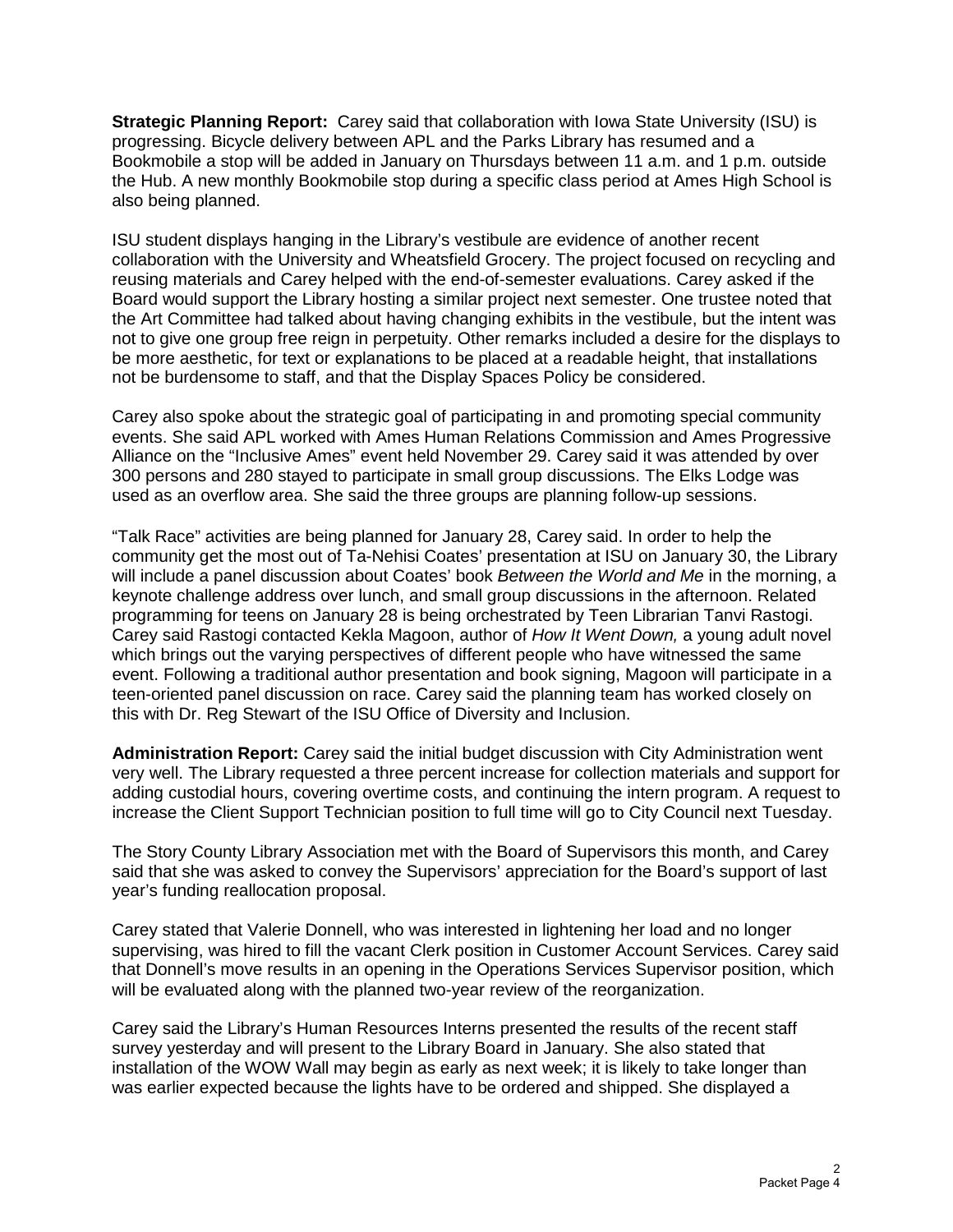sample of the pegboard pieces. In response to a question, she said the play features of the wall are intended to hold interest for children up to ages seven or eight.

Carey explained that this meeting was not being recorded for television because of finals week scheduling conflicts. Discussion ensued on pros and cons of video recording board meetings.

Carey concluded by reporting that Small Talk received a BooSt grant to provide books and snacks for program participants. She said APL was also recently advised that it is to be the inaugural recipient of a \$10,000 award and \$1,000 in books, in recognition of the innovation, programming, and collaborative efforts that are going into Small Talk. More details will be made public in January.

Trustee Campbell asked if staff could determine what percent the City allocates the Library out of the budget.

**Board Education:** Reference Librarian Mike Quinn spoke about the Person In Charge (PIC) Team, which was formed to address safety and security issues and have more people available to cover incidents of misconduct in the Library's larger space. He explained that the downside of assigning that role to a Director or Assistant Director is that they are not around all the time. In contrast, the PIC Team is made up of 12 people—managers, librarians, and a couple library leaders—who can cover all open hours. Quinn said that when a person has the PIC phone, he/she responds to any calls, and staff members know to call the PIC phone for an immediate response whenever assistance is needed. He explained that the PIC is also responsible for making sure staff has conducted sweeps and for closing the building at the end of each day.

Quinn went on to explain how communication takes place among the PICs to keep them all informed about issues that have arisen. He said the team also meets monthly to talk about issues, what has gone well, and what could be done better. He said this practice fosters consistency in the entire team's approach to problems and in the handling of procedures.

**Policy Review:** Discussion was held about proposed changes to the Meeting Room and Study Room Policy, with the trustees indicating that the policy should make it clear that signs may not obstruct visibility into a room and that whoever puts them up must remove them. They also asked that another word be substituted for "advertising," since APL generally bans sales.

Questions about how staff implements the Programs Policy were also discussed. Carey said that a decision to partner with community groups may be influenced by several factors, such as adequate staffing level, a topic's alignment with the strategic plan, or the content of other recent programs. As for meetings scheduled by outside groups, Carey said that members of staff exercise discretion and make sure groups understand that meetings must be open to the public, but they don't always know what each group's purpose is.

One trustee cited a recent occurrence on the ISU campus when the Memorial Union requested that a potentially contentious group provide additional security and asked if the Library had ever considered or felt the need to hire security. Carey said that room capacity has been the most problematic issue; the last Democratic caucus, for example, presented a safety risk (because more people tried to attend than the room could hold), but it was not a security risk.

When asked about the possibility that counter groups might show up in protest of certain topics, Carey said she handles each situation on a case-by-case basis. There have been times when she said she has talked to the police department in advance to provide them the background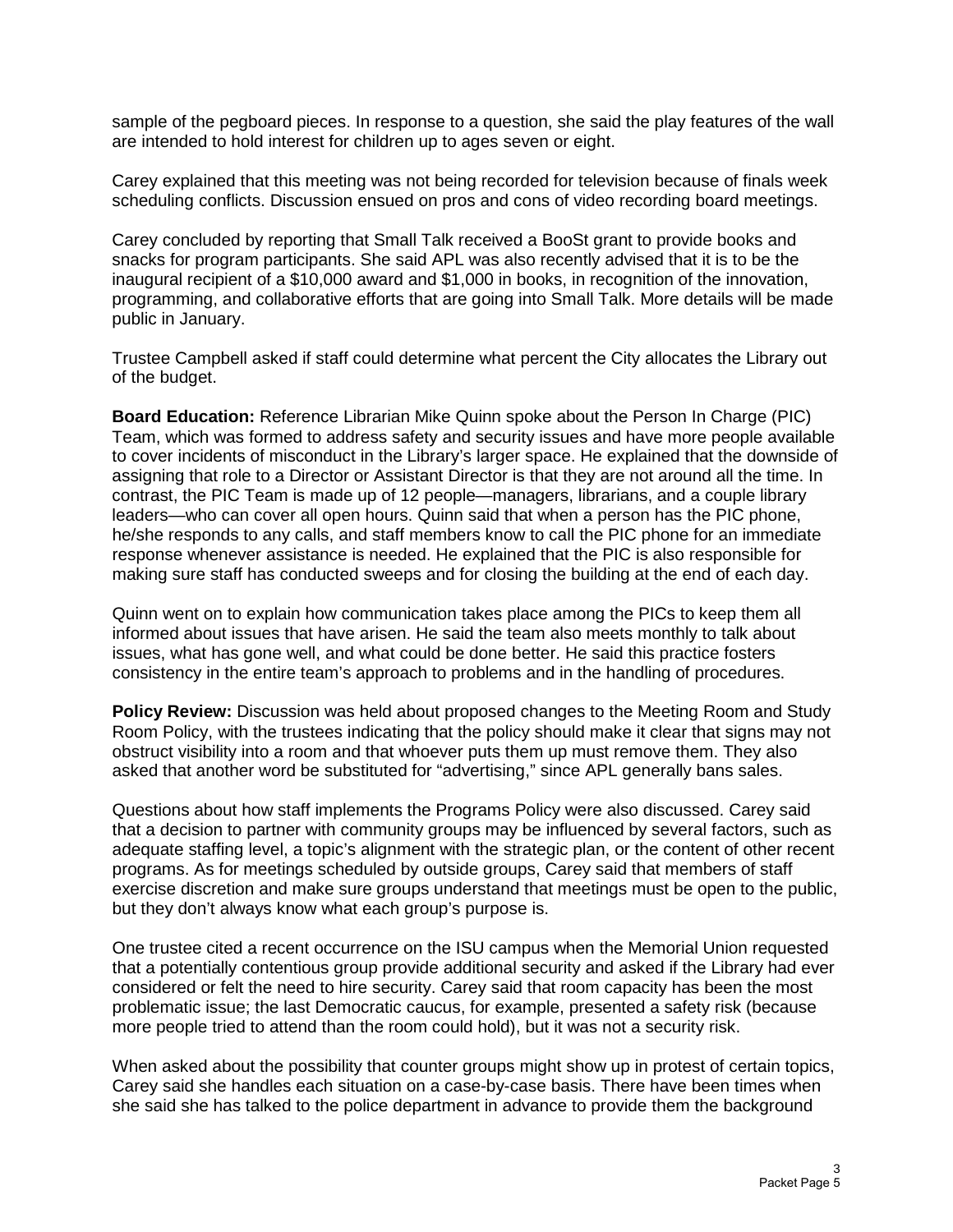and have backup on patrol, but extra security has never been required. A trustee asked if it would be appropriate to add a sentence such as, "If the Library Director deems that, in the interest of public safety, additional security is required for an event, the cost of such security would be borne by the users." Carey said she would relay the Board's comments to staff.

#### **Operating Budget - FY17 Adjustments and FY18 Requests:**

**Moved by Rohret, seconded by Campbell, to adopt a resolution authorizing staff to submit adjustments to the operating budget for fiscal year 2016/17 and requests for fiscal year 2017/18 as presented/amended.** 

Carey explained the worksheets, noting that the Library doesn't have much control over revenue, though it serves to offset the amount of funding needed from the City. On the expense side, Carey said the biggest need is for more staff; nothing could be added now without more personnel.

**Vote on the budget as presented: 5-0. Resolution No. 2016-L044 approved unanimously and adopted.**

#### **Donations Budget - FY17 Adjustments and FY18 Proposals:**

**Moved by Briese, seconded by Campbell, to adopt a resolution authorizing staff to submit adjustments to the Donations Budget for fiscal year 2016/17 and proposals for fiscal year 2017/18 as presented/amended.** 

Carey said there is a lot of guesswork involved with these budgets because the receipt of grants and income from donations is largely unknown. The expenditures reflect an attempt to go back to see how much money is available to spend for various purposes and to make it available. As always, Carey said, there will be an opportunity to make amendments in the spring.

**Vote on the budget as presented: 5-0. Resolution No. 2016-L045 approved unanimously and adopted.**

#### **Contract for Library Service for Story County:**

**Moved by Linch, seconded by Rohret, to adopt a resolution approving continuation of the Library Service Contract for Story County for fiscal year 2017/18 as presented. Vote on motion: 5-0. Resolution No. 2016-L046 approved unanimously and adopted.**

**Ad Hoc Donor Recognition Policy Committee:** Acker stated that she would like one or more trustees to work with representatives of the APLFF Board on issues related to recognition of donors. Trustee Briese offered to help.

**Library Board Regular Meetings:** There was discussion about the possibility of holding the next few regular meetings at a different time or on a different day. No better alternative seemed apparent, however, and no action was taken.

#### **Trustee Comments:**

Briese extended congratulations to the Library on winning the \$10,000 award and said he looks forward to continued great work.

Butler distributed fundraising fliers on behalf of APLFF.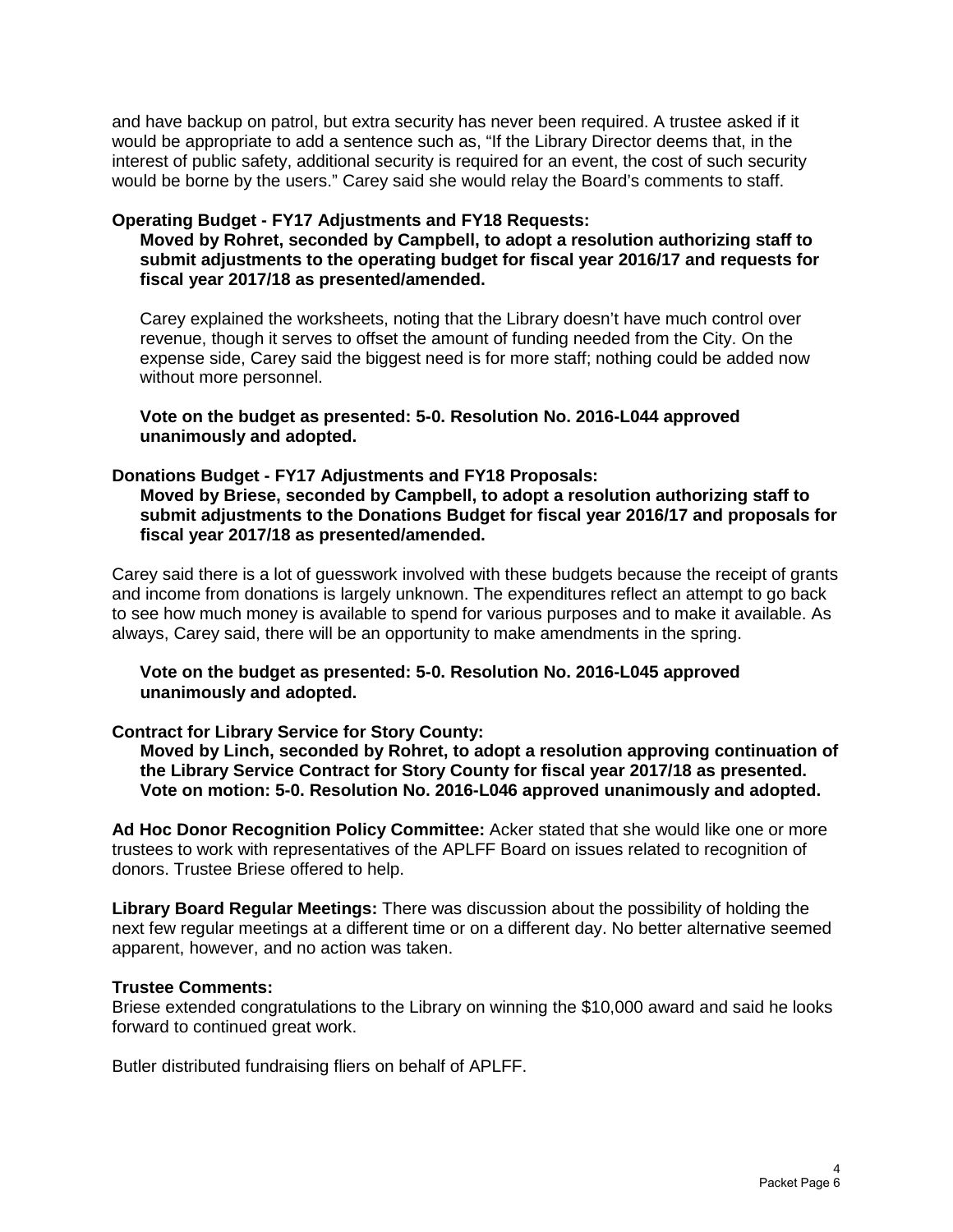Campbell complimented Carey on her great leadership and said he appreciated her ability to accommodate Valerie Donnell's wishes.

Acker noted that three board members' terms will expire next spring. Two (Briese and Marshall) are eligible for reappointment, but one (Campbell) is not. She encouraged people to urge good candidates to apply. She said the Director Evaluation Committee (herself, Glatz, and Rohret) is starting its work and the Nominating Committee needs to begin in January. Campbell agreed to serve on the latter committee and Acker said she would work on completing the roster.

#### **Adjournment:**

#### **Moved by Butler, seconded by Linch, to adjourn at 8:55 p.m. Vote on Motion: 5-0. Motion carried unanimously.**

The next regular meeting will be on Thursday, January 19, 2017, at 7:00 p.m., in the Dale H. Ross Board Room, Ames Public Library, 515 Douglas Avenue.

\_\_\_\_\_\_\_\_\_\_\_\_\_\_\_\_\_\_\_\_\_\_\_\_\_\_\_\_\_\_\_\_\_\_\_\_ \_\_\_\_\_\_\_\_\_\_\_\_\_\_\_\_\_\_\_\_\_\_\_\_\_\_\_\_\_\_\_\_\_\_\_ Karen C. Thompson, Administrative Assistant John Linch, Board Secretary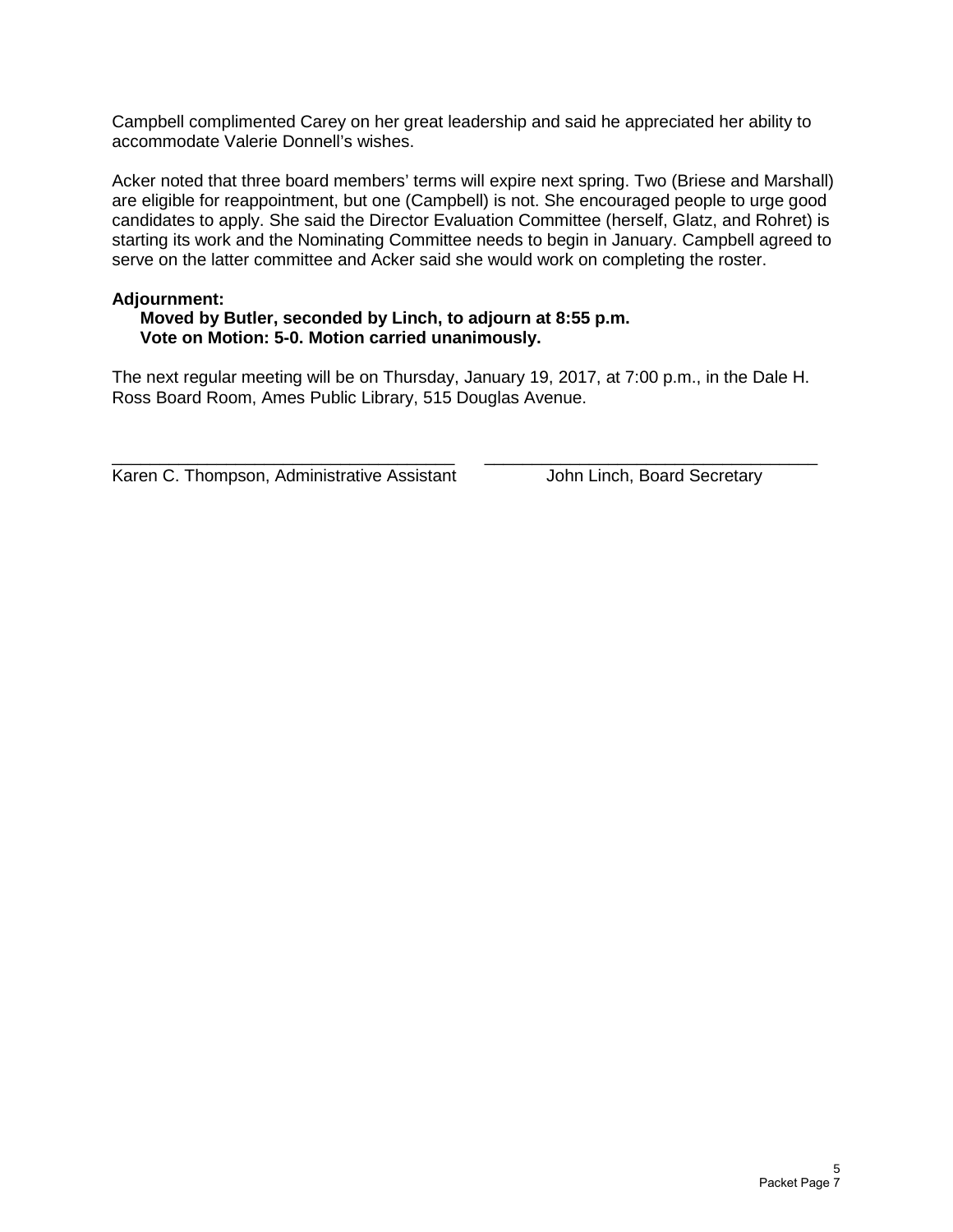| Administration                   |                                 |                                     |             |
|----------------------------------|---------------------------------|-------------------------------------|-------------|
| <b>PAYROLL SUMMARY</b>           | PERMANENT SALARIES/WAGES        | \$                                  | 36,872.10   |
| <b>PAYROLL SUMMARY</b>           | <b>TEMP SALARIES/WAGES</b>      | \$                                  | 354.00      |
| PAYROLL SUMMARY                  | <b>IPERS DISABILITY</b>         | \$                                  | 186.21      |
| <b>PAYROLL SUMMARY</b>           | LIFE INSURANCE                  | \$                                  | 57.50       |
| <b>PAYROLL SUMMARY</b>           | <b>HEALTH INSURANCE</b>         | \$                                  | 7,772.20    |
| <b>PAYROLL SUMMARY</b>           | <b>MEDICARE FICA</b>            | \$                                  | 527.47      |
| PAYROLL SUMMARY                  | <b>FICA</b>                     | \$                                  | 1,796.54    |
| <b>PAYROLL SUMMARY</b>           | <b>IPERS</b>                    | \$                                  | 3,324.29    |
| <b>PAYROLL SUMMARY</b>           | <b>WORKERS COMP</b>             | \$                                  | 122.53      |
| NOV 2016 INFO SERV CHGS          | <b>CITY DATA SERV</b>           | \$                                  | 493.58      |
| <b>NOVEMBER MESSENGER CHARGE</b> | <b>CITY MESSENGER SERV</b>      | \$                                  | 473.51      |
| NOV. 2016 EQUIPMENT CHRGS        | FLEET OPERATING/MAINT           | \$                                  | 277.34      |
| NOV. 2016 EQUIPMENT CHRGS        | FLEET REPLACEMENT FUNDS         | \$                                  | 2,220.00    |
| <b>NOVEMBER POSTAGE CHGS</b>     | POSTAGE/FREIGHT                 | \$                                  | 0.45        |
| <b>CITY OF AMES UTILITIES</b>    | <b>ELECTRICITY</b>              | \$                                  | 7,515.34    |
| <b>CENTURYLINK</b>               | <b>TELEPHONE OUTSIDE</b>        | \$                                  | 232.05      |
| <b>VERIZON WIRELESS</b>          | <b>TELEPHONE OUTSIDE</b>        | \$                                  | 165.54      |
| IA COMMUNICATIONS NETWORK        | <b>TELEPHONE OUTSIDE</b>        | \$                                  | 931.00      |
| <b>CITY OF AMES UTILITIES</b>    | WATER/SEWER                     | \$                                  | 380.05      |
| <b>CHITTY GARBAGE SERVICE IN</b> | <b>WASTE DISPOSAL</b>           | \$                                  | 182.14      |
| <b>ALLIANT ENERGY</b>            | <b>NATURAL GAS</b>              | \$                                  | 1,147.42    |
| PO#52266 INSPECTION&MAIN         | <b>MAINTENANCE CONTRACTS</b>    | \$                                  | 9,523.76    |
| <b>BANK OF AMERICA</b>           | <b>MAINTENANCE CONTRACTS</b>    | \$                                  | 7.98        |
| PO#52266 INSPECTION&MAIN         | FIXED EQUIPMENT REPAIR          | \$                                  | (9,523.76)  |
| <b>RFID SOLUTIONS</b>            | FIXED EQUIPMENT REPAIR          | $\overline{\boldsymbol{\varsigma}}$ | (10,000.00) |
| <b>COMFORT SYSTEMS USA MIDWE</b> | FIXED EQUIPMENT REPAIR          | \$                                  | 1,248.00    |
| <b>RFID SOLUTIONS</b>            | <b>TECHNOLOGY MAINT/SUPPORT</b> | \$                                  | 10,000.00   |
| <b>BANK OF AMERICA</b>           | <b>TECHNOLOGY MAINT/SUPPORT</b> | \$                                  | 300.00      |
| <b>LIBRARY COPIERS</b>           | <b>RENTALS AND LEASES</b>       | \$                                  | 165.30      |
| <b>XEROX CORPORATION</b>         | RENTALS AND LEASES              | \$                                  | 1,184.37    |
| <b>LIBRARY COPIERS</b>           | <b>NON-CITY SERVICE</b>         | \$                                  | (165.30)    |
| PREFERRED PEST MANAGEMENT        | <b>NON-CITY SERVICE</b>         | \$                                  | 304.00      |
| <b>G &amp; K SERVICES</b>        | <b>NON-CITY SERVICE</b>         | \$                                  | 108.00      |
| <b>LAWNPRO</b>                   | <b>NON-CITY SERVICE</b>         | \$                                  | 1,353.75    |
| NATIONWIDE OFFICE CLEANER        | <b>NON-CITY SERVICE</b>         | $\overline{\xi}$                    | 4,804.82    |
| <b>CH ISSUES</b>                 | <b>OFFICE SUPPLIES</b>          | $\overline{\xi}$                    | 7.50        |
| OFFICE DEPOT INC                 | <b>OFFICE SUPPLIES</b>          | \$                                  | 44.98       |
| <b>STOREY KENWORTHY CO</b>       | <b>OFFICE SUPPLIES</b>          | \$                                  | 6.20        |
| <b>BANK OF AMERICA</b>           | <b>OFFICE SUPPLIES</b>          | $\overline{\xi}$                    | 479.67      |
| <b>BANK OF AMERICA</b>           | STRUCTURAL MATERIAL             | \$                                  | 120.02      |
| CENT IA DISTRIBUTING INC         | <b>CLEANING SUPPLIES</b>        | \$                                  | 405.50      |
| <b>BANK OF AMERICA</b>           | <b>CLEANING SUPPLIES</b>        | \$                                  | 62.76       |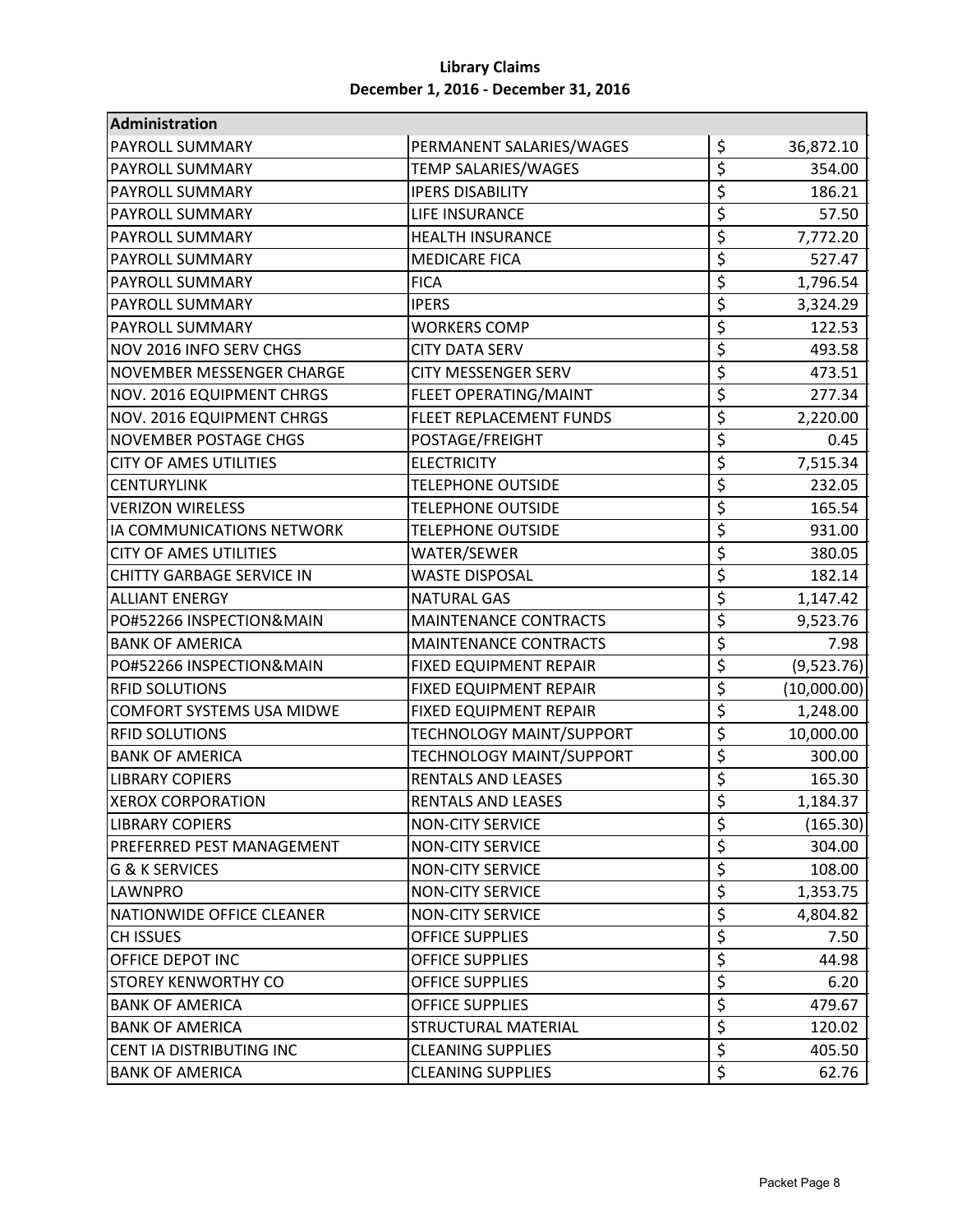| <b>BANK OF AMERICA</b>           | <b>EQUIPMENT PARTS/SUPPLIES</b>  | \$                              | 510.45      |
|----------------------------------|----------------------------------|---------------------------------|-------------|
|                                  | <b>Total Administration</b>      | \$                              | 75,979.26   |
| <b>Operations Services</b>       |                                  |                                 |             |
| PAYROLL SUMMARY                  | TEMP SALARIES/WAGES              | \$                              | 10,119.63   |
| PAYROLL SUMMARY                  | <b>MEDICARE FICA</b>             | \$                              | 146.75      |
| PAYROLL SUMMARY                  | <b>FICA</b>                      | $\overline{\xi}$                | 627.39      |
| PAYROLL SUMMARY                  | <b>IPERS</b>                     | \$                              | 903.71      |
| <b>PAYROLL SUMMARY</b>           | <b>WORKERS COMP</b>              | \$                              | 90.99       |
|                                  | <b>Total Operations Services</b> | $\overline{\boldsymbol{\zeta}}$ | 11,888.47   |
| <b>Resource Services</b>         |                                  |                                 |             |
| PAYROLL SUMMARY                  | PERMANENT SALARIES/WAGES         | \$                              | 20,410.22   |
| PAYROLL SUMMARY                  | <b>TEMP SALARIES/WAGES</b>       | \$                              | 502.00      |
| PAYROLL SUMMARY                  | <b>IPERS DISABILITY</b>          | \$                              | 95.35       |
| PAYROLL SUMMARY                  | LIFE INSURANCE                   | \$                              | 47.50       |
| PAYROLL SUMMARY                  | <b>HEALTH INSURANCE</b>          | \$                              | 3,602.08    |
| PAYROLL SUMMARY                  | <b>MEDICARE FICA</b>             | \$                              | 284.86      |
| PAYROLL SUMMARY                  | <b>FICA</b>                      | \$                              | 1,218.03    |
| PAYROLL SUMMARY                  | <b>IPERS</b>                     | \$                              | 1,867.44    |
| PAYROLL SUMMARY                  | <b>WORKERS COMP</b>              | \$                              | 32.79       |
| <b>BAKER &amp; TAYLOR INC</b>    | <b>EQUIPMENT PARTS/SUPPLIES</b>  | \$                              | 504.51      |
| <b>CRYSTAL CLEAR WATER</b>       | <b>EQUIPMENT PARTS/SUPPLIES</b>  | \$                              | 22.50       |
| <b>DEMCO INC</b>                 | <b>EQUIPMENT PARTS/SUPPLIES</b>  | \$                              | 345.11      |
| <b>QUILL CORP</b>                | <b>EQUIPMENT PARTS/SUPPLIES</b>  | \$                              | 249.00      |
| <b>MIDWEST TAPE</b>              | <b>EQUIPMENT PARTS/SUPPLIES</b>  | \$                              | 243.90      |
| <b>BANK OF AMERICA</b>           | <b>EQUIPMENT PARTS/SUPPLIES</b>  | \$                              | 22.40       |
| ELM USA INC                      | <b>EQUIPMENT PARTS/SUPPLIES</b>  | \$                              | 76.25       |
| <b>OVERDRIVE</b>                 | <b>ELECTRONIC LICENSES</b>       | \$                              | 2,762.50    |
| <b>ENCYCLOPAEDIA BRITANNICA</b>  | <b>ELECTRONIC LICENSES</b>       | \$                              | 2,150.00    |
| LIB 12/19/16                     | <b>PERIODICALS</b>               | $\overline{\xi}$                | (1, 194.18) |
| <b>DES MOINES REGISTER</b>       | <b>PERIODICALS</b>               | \$                              | 262.13      |
| <b>BAKER &amp; TAYLOR INC</b>    | YOUTH COLLECTION                 | \$                              | 4,625.29    |
| <b>RECORDED BOOKS LLC</b>        | YOUTH COLLECTION                 | \$                              | 36.90       |
| <b>AMAZON</b>                    | YOUTH COLLECTION                 | \$                              | 1,336.29    |
| <b>MIDWEST TAPE</b>              | YOUTH COLLECTION                 | \$                              | 766.41      |
| <b>BOOK FARM INC</b>             | YOUTH COLLECTION                 | \$                              | 3,628.02    |
| <b>ABDO SPOTLIGHT MAGIC WAGO</b> | YOUTH COLLECTION                 | \$                              | 49.90       |
| <b>BEARPORT PUBLISHING COMPA</b> | YOUTH COLLECTION                 | \$                              | 646.20      |
| <b>AMAZON</b>                    | <b>AUDIO-VISUAL COLLECTION</b>   | \$                              | 315.52      |
| MIDWEST TAPE                     | AUDIO-VISUAL COLLECTION          | \$                              | 5,736.95    |
| <b>BAKER &amp; TAYLOR INC</b>    | ADULT PRINT COLLECTION           | \$                              | 5,066.82    |
| <b>WAPSIPINICON ALMANAC</b>      | ADULT PRINT COLLECTION           | $\overline{\xi}$                | 9.00        |
| <b>AMAZON</b>                    | ADULT PRINT COLLECTION           | \$                              | 487.91      |
| <b>GALE GROUP</b>                | ADULT PRINT COLLECTION           | \$                              | 284.88      |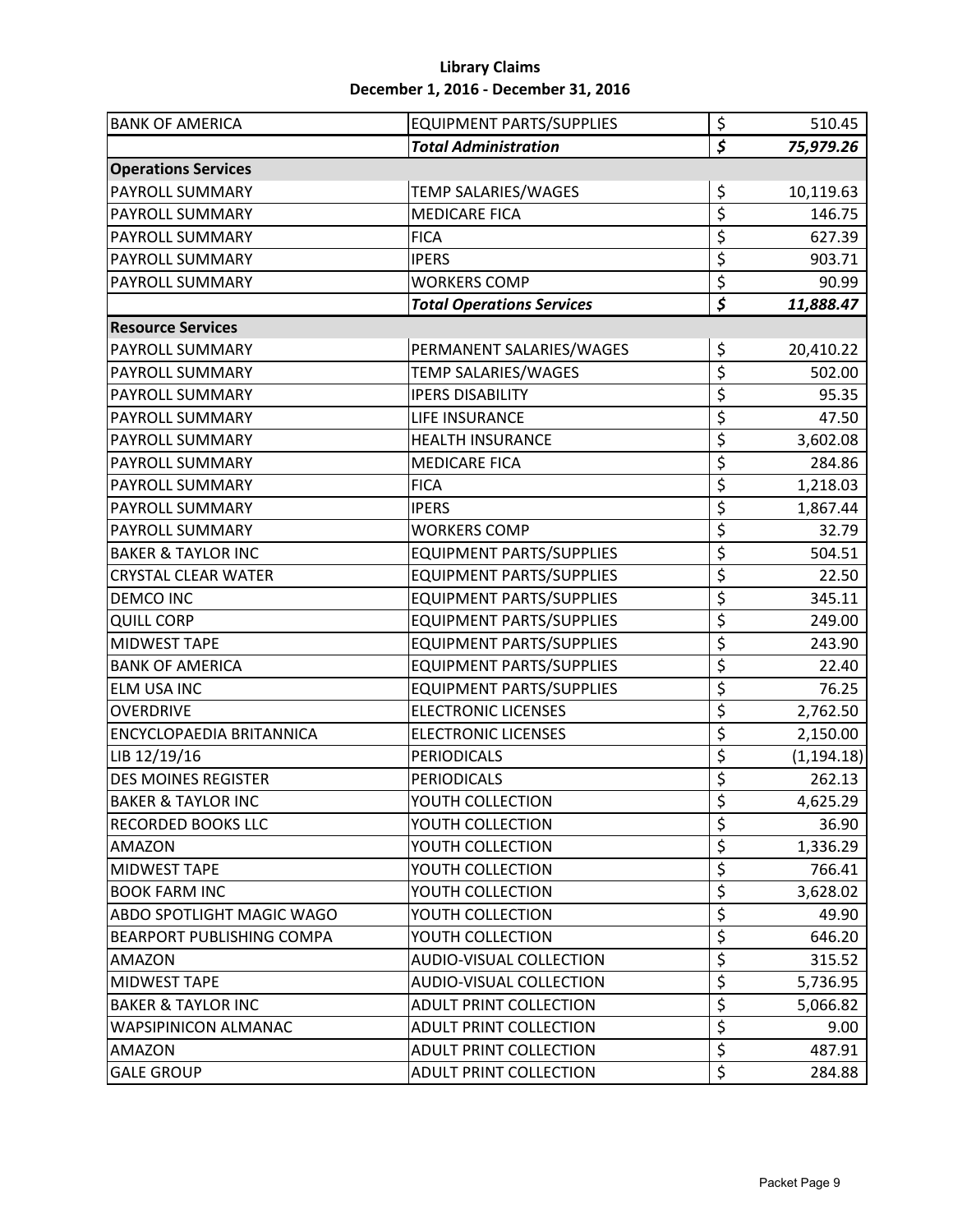| ROMERO, DIANE                    | <b>REFUNDS</b>                  | \$                              | 48.73     |
|----------------------------------|---------------------------------|---------------------------------|-----------|
| JONES, SUSAN                     | <b>REFUNDS</b>                  | \$                              | 38.00     |
|                                  | <b>Total Resource Services</b>  | $\overline{\boldsymbol{\zeta}}$ | 56,581.21 |
| <b>Youth Services</b>            |                                 |                                 |           |
| PAYROLL SUMMARY                  | PERMANENT SALARIES/WAGES        | \$                              | 33,857.16 |
| PAYROLL SUMMARY                  | TEMP SALARIES/WAGES             | \$                              | 173.00    |
| <b>PAYROLL SUMMARY</b>           | <b>IPERS DISABILITY</b>         | \$                              | 149.61    |
| PAYROLL SUMMARY                  | LIFE INSURANCE                  | \$                              | 75.00     |
| PAYROLL SUMMARY                  | <b>HEALTH INSURANCE</b>         | $\overline{\xi}$                | 2,903.06  |
| PAYROLL SUMMARY                  | <b>MEDICARE FICA</b>            | \$                              | 474.80    |
| <b>PAYROLL SUMMARY</b>           | <b>FICA</b>                     | \$                              | 2,030.23  |
| PAYROLL SUMMARY                  | <b>IPERS</b>                    | \$                              | 3,038.90  |
| <b>PAYROLL SUMMARY</b>           | <b>WORKERS COMP</b>             | \$                              | 43.59     |
| <b>BRAMMER, RICK EUGENE</b>      | <b>OUTSIDE PROF SERV</b>        | $\overline{\xi}$                | 1,000.00  |
| <b>NOVEMBER POSTAGE CHGS</b>     | POSTAGE/FREIGHT                 | \$                              | 0.90      |
| <b>BANK OF AMERICA</b>           | MINOR OFFICE EQUIPMENT          | \$                              | 28.45     |
| SAMS CLUB DIRECT COMM ACC        | FOOD & FEED                     | \$                              | 57.84     |
| TAX RFND WALMART PCARD R         | <b>SPECIAL PROJECT SUPPLIES</b> | \$                              | (0.27)    |
| <b>BANK OF AMERICA</b>           | <b>SPECIAL PROJECT SUPPLIES</b> | \$                              | 126.03    |
|                                  | <b>Total Youth Services</b>     | $\overline{\boldsymbol{\zeta}}$ | 43,958.30 |
| <b>Adult Services</b>            |                                 |                                 |           |
| PAYROLL SUMMARY                  | PERMANENT SALARIES/WAGES        | \$                              | 34,835.52 |
| <b>PAYROLL SUMMARY</b>           | <b>IPERS DISABILITY</b>         | \$                              | 155.86    |
| PAYROLL SUMMARY                  | LIFE INSURANCE                  | \$                              | 70.00     |
| PAYROLL SUMMARY                  | <b>HEALTH INSURANCE</b>         | \$                              | 5,203.80  |
| <b>PAYROLL SUMMARY</b>           | <b>MEDICARE FICA</b>            | \$                              | 488.86    |
| PAYROLL SUMMARY                  | <b>FICA</b>                     | \$                              | 2,090.23  |
| <b>PAYROLL SUMMARY</b>           | <b>IPERS</b>                    | \$                              | 3,110.80  |
| <b>PAYROLL SUMMARY</b>           | <b>WORKERS COMP</b>             | \$                              | 41.78     |
|                                  | <b>Total Adult Services</b>     | \$                              | 45,996.85 |
| <b>Customer Account Services</b> |                                 |                                 |           |
| <b>PAYROLL SUMMARY</b>           | PERMANENT SALARIES/WAGES        | \$                              | 37,382.44 |
| <b>PAYROLL SUMMARY</b>           | TEMP SALARIES/WAGES             | \$                              | 148.00    |
| <b>PAYROLL SUMMARY</b>           | <b>IPERS DISABILITY</b>         | \$                              | 180.77    |
| PAYROLL SUMMARY                  | LIFE INSURANCE                  | \$                              | 92.50     |
| <b>PAYROLL SUMMARY</b>           | <b>HEALTH INSURANCE</b>         | \$                              | 3,566.38  |
| <b>PAYROLL SUMMARY</b>           | <b>MEDICARE FICA</b>            | \$                              | 520.94    |
| PAYROLL SUMMARY                  | <b>FICA</b>                     | \$                              | 2,227.61  |
| PAYROLL SUMMARY                  | <b>IPERS</b>                    | \$                              | 3,351.46  |
| <b>PAYROLL SUMMARY</b>           | <b>WORKERS COMP</b>             | \$                              | 47.37     |
| <b>AUTOMATED MERCHANT SYSTEM</b> | <b>OUTSIDE PROF SERV</b>        | $\overline{\xi}$                | 284.98    |
| <b>NOVEMBER POSTAGE CHGS</b>     | POSTAGE/FREIGHT                 | \$                              | 1,104.42  |
| <b>FRIEDRICH, KATIE</b>          | TRAVEL/MEETINGS                 | \$                              | 20.20     |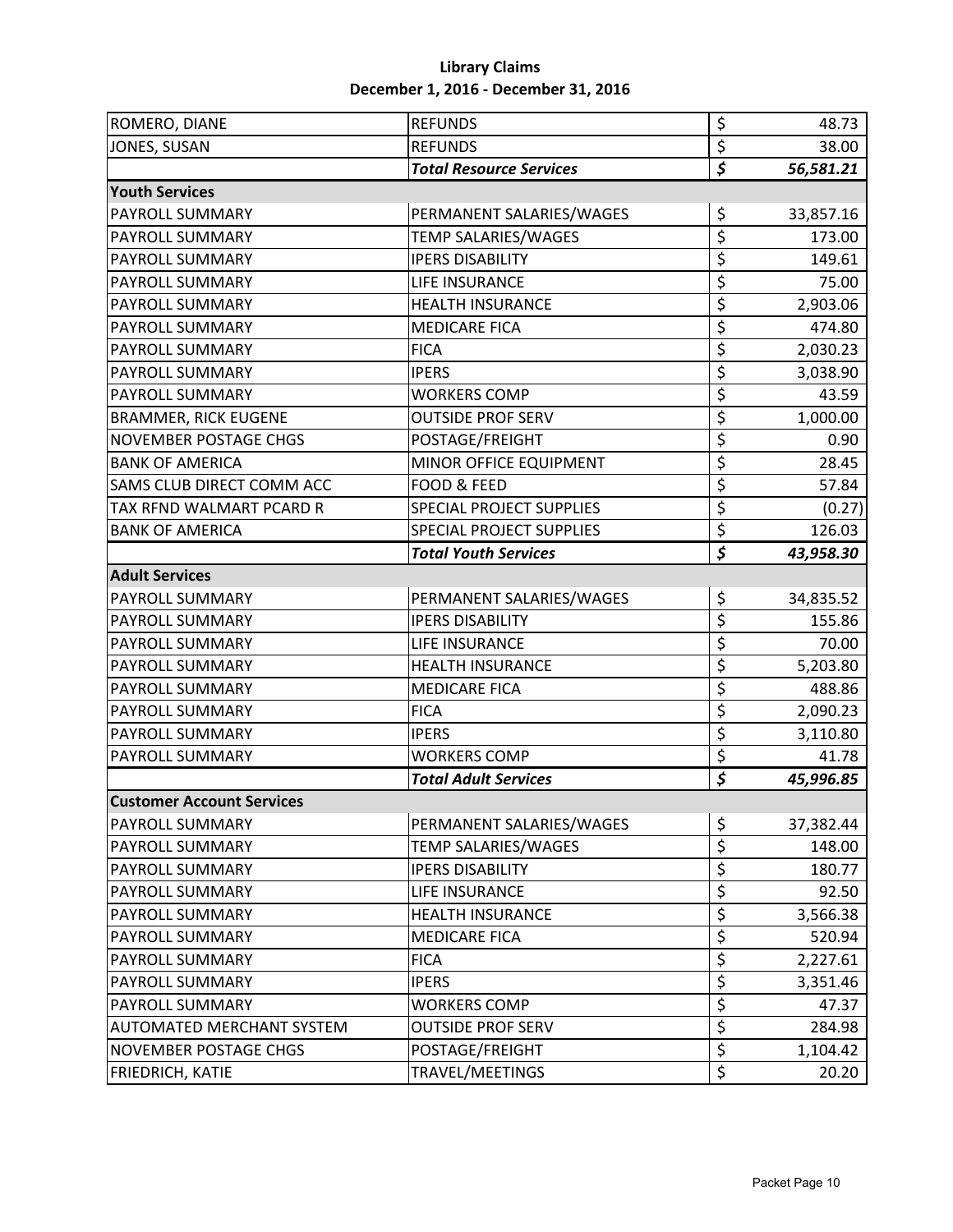| <b>STARK, SARAH</b>       | TRAVEL/MEETINGS                        | 4.18          |  |  |
|---------------------------|----------------------------------------|---------------|--|--|
| <b>CHOATE, ERIKA</b>      | TRAVEL/MEETINGS                        | 12.24         |  |  |
| UNIQUE MANAGEMENT SERVICE | <b>NON-CITY SERVICE</b>                | 349.05        |  |  |
| <b>BANK OF AMERICA</b>    | <b>OFFICE SUPPLIES</b>                 | 387.57        |  |  |
|                           | <b>Total Customer Account Services</b> | 49,680.11     |  |  |
|                           | <b>GRAND TOTAL:</b>                    | 284,084.20    |  |  |
|                           |                                        | Jan. 19, 2017 |  |  |
| Jane Acker, President     | <b>Kyle Briese, Vice President</b>     | Date          |  |  |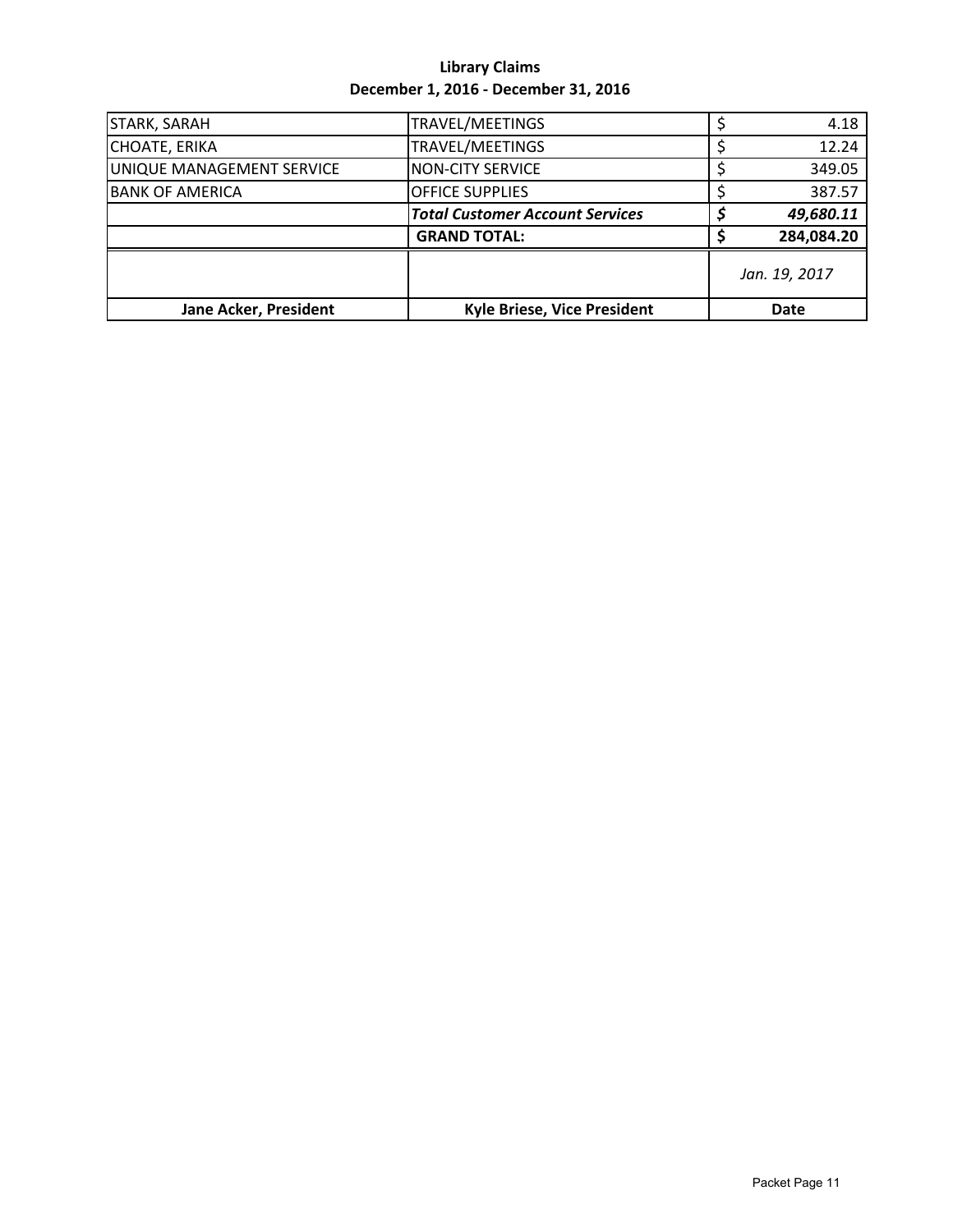#### 2015/16 Ames Public Library General Fund Expenditure Comparisons Dec 31, 2016  $6$  month =  $50\%$

|                           | Year-to-Year Expenditure Comparisons |                          |                |            | <b>Expense-Budget Comparisons</b> |                     |
|---------------------------|--------------------------------------|--------------------------|----------------|------------|-----------------------------------|---------------------|
|                           | <b>YTD</b>                           | <b>YTD</b>               | % Change       | <b>YTD</b> | Budget*                           | % of Total          |
|                           | 2015/16                              | 2016/17                  | from $2015/16$ | 2016/17    | 2016/17                           | <b>Budget Spent</b> |
| Totals by Category:       |                                      |                          |                |            |                                   |                     |
| <b>Personnel Services</b> | 1,072,861                            | 1,077,784                | 0.5%           | 1,077,784  | 2,215,082                         | 48.7%               |
| <b>Employee Benefits</b>  | 352,084                              | 350,170                  | $-0.5%$        | 350,170    | 767,771                           | 45.6%               |
| <b>Internal Services</b>  | 27,130                               | 25,967                   | $-4.3%$        | 25,967     | 153,272                           | 16.9%               |
| Contractual               | 248.183                              | 223,181                  | $-10.1%$       | 223.181    | 477,959                           | 46.7%               |
| Commodities               | 37,017                               | 33,170                   | $-10.4%$       | 33,170     | 73,790                            | 45.0%               |
| Collection                | 240,617                              | 238,733                  | $-0.8%$        | 238,733    | 444,321                           | 53.7%               |
| Capital                   | 2,910                                |                          | 0.0%           |            |                                   | 0.0%                |
| Other                     | 397                                  | 442                      | 11.3%          | 442        | 700                               | 63.1%               |
| Capital over 5,000        |                                      | $\overline{\phantom{a}}$ |                |            |                                   | 0.0%                |
| <b>Total</b>              | 1.981.199                            | 1.949.447                | $-1.6%$        | 1,949,447  | 4,132,895                         | 47.2%               |

|                       | Year-to-Year Expenditure Comparisons |                            |                       | <b>Expense-Budget Comparisons</b> |                                   |
|-----------------------|--------------------------------------|----------------------------|-----------------------|-----------------------------------|-----------------------------------|
| <b>YTD</b><br>2015/16 | <b>YTD</b><br>2016/17                | % Change<br>from $2015/16$ | <b>YTD</b><br>2016/17 | Budget*<br>2016/17                | % of Total<br><b>Budget Spent</b> |
| 1,072,861             | \$<br>1,077,784                      | 0.5%                       | 1,077,784             | \$<br>2,215,082                   | 48.7%                             |
| 352,084               | 350,170                              | $-0.5\%$                   | 350,170               | 767,771                           | 45.6%                             |
| 27,130                | 25,967                               | $-4.3%$                    | 25,967                | 153,272                           | 16.9%                             |
| 248,183               | 223,181                              | $-10.1%$                   | 223,181               | 477,959                           | 46.7%                             |
| 37,017                | 33,170                               | $-10.4%$                   | 33,170                | 73,790                            | 45.0%                             |
| 240,617               | 238,733                              | $-0.8%$                    | 238,733               | 444,321                           | 53.7%                             |
| 2,910                 |                                      | $0.0\%$                    |                       |                                   | $0.0\%$                           |
| 397                   | 442                                  | 11.3%                      | 442                   | 700                               | 63.1%                             |
|                       |                                      |                            | ۰                     |                                   | $0.0\%$                           |
| 1,981,199             | \$<br>1.949.447                      | $-1.6%$                    | 1.949.447             | \$<br>4.132.895                   | 47.2%                             |

|                                  | <b>YTD</b> | YTD       | % Change       | <b>YTD</b> | Budget*   | Division % of      |
|----------------------------------|------------|-----------|----------------|------------|-----------|--------------------|
|                                  | 2015/16    | 2016/17   | from $2015/16$ | 2016/17    | 2016/17   | <b>Grand Total</b> |
| Totals by Division:              |            |           |                |            |           |                    |
| Administration                   |            | 543,875   | $-4.1%$        | 543,875    | ,264,011  | 27.90%             |
| Operations                       | 122.726    | 111,132   | $-9.4%$        | 111.132    | 264,554   | 5.70%              |
| <b>Resource Services</b>         | 445,686    | 447,615   | 0.4%           | 447.615    | 836,131   | 22.96%             |
| Youth Services                   | 279.719    | 281,635   | 0.7%           | 281,635    | 587,242   | 14.45%             |
| <b>Adult Services</b>            | 277,016    | 271,583   | $-2.0%$        | 271.583    | 575,205   | 13.93%             |
| <b>Customer Account Services</b> | 288,952    | 293,606   | 1.6%           | 293,606    | 605,752   | 15.06%             |
| <b>Grand Total</b>               | 1,981,199  | 1,949,446 | $-1.6%$        | 1,949,446  | 4,132,895 | 100.00%            |

| <b>YTD</b> |   | YTD      | % Change       | <b>YTD</b> |   | Budget*   | Division % of      |
|------------|---|----------|----------------|------------|---|-----------|--------------------|
| 2015/16    |   | 2016/17  | from $2015/16$ | 2016/17    |   | 2016/17   | <b>Grand Total</b> |
|            |   |          |                |            |   |           |                    |
| 567,100    | S | 543,875  | $-4.1%$        | 543,875    | Ж | 1,264,011 |                    |
| 122.726    |   | 111,132  | $-9.4%$        | 111,132    |   | 264,554   |                    |
| 445,686    |   | 447.615  | 0.4%           | 447,615    |   | 836,131   |                    |
| 279,719    |   | 281,635  | 0.7%           | 281.635    |   | 587.242   |                    |
| 277,016    |   | 271,583  | $-2.0\%$       | 271,583    |   | 575,205   |                    |
| 288,952    |   | 293.606  | 1.6%           | 293.606    |   | 605,752   |                    |
| 1,981,199  |   | .949.446 | $-1.6%$        | 1,949,446  |   | 4,132,895 | 100.00%            |

\* Adopted Budget

The Adjusted Budget appear in April, after City Council holds hearings and formally adopts 2016/17 adjustments and 2017/18 requests.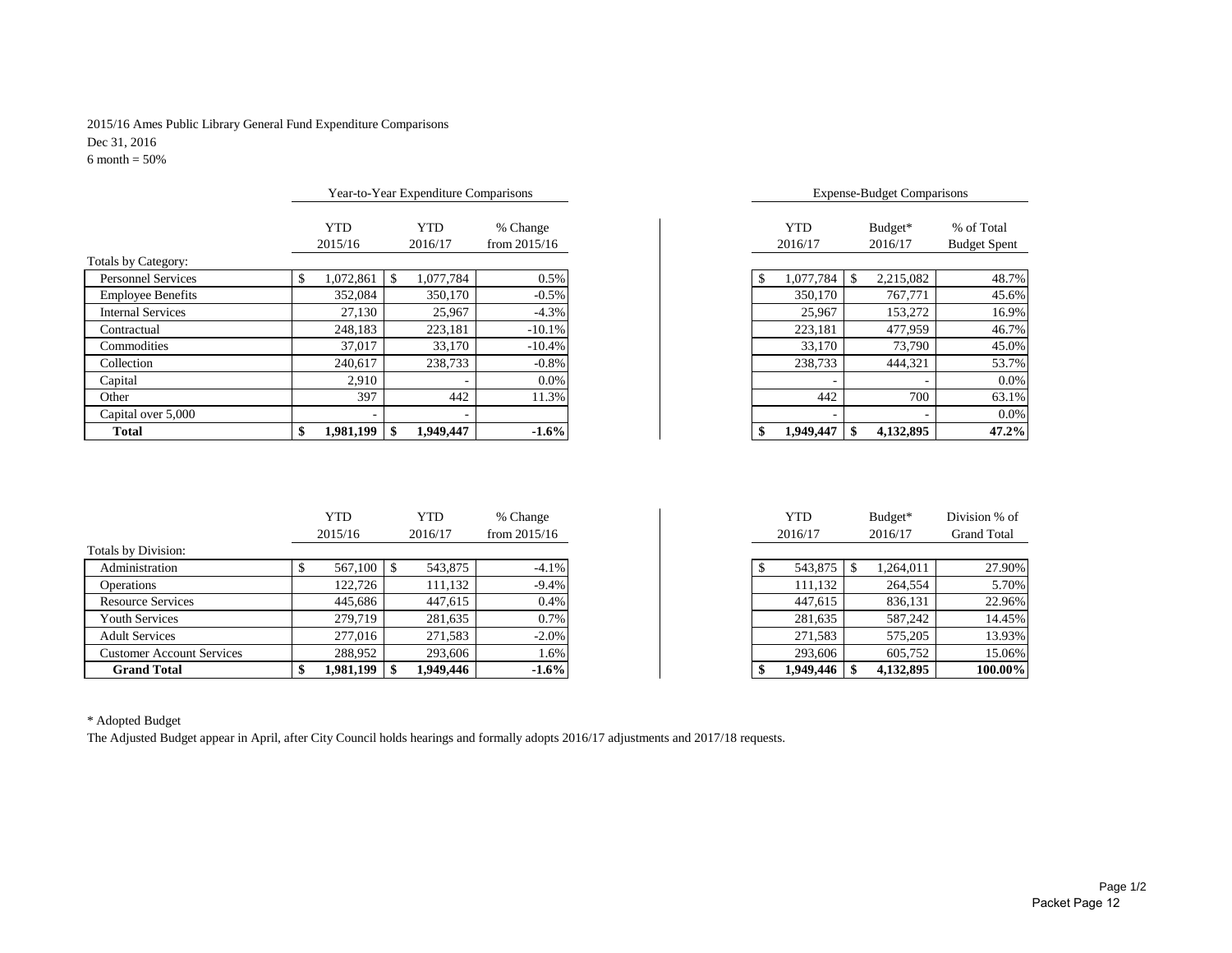



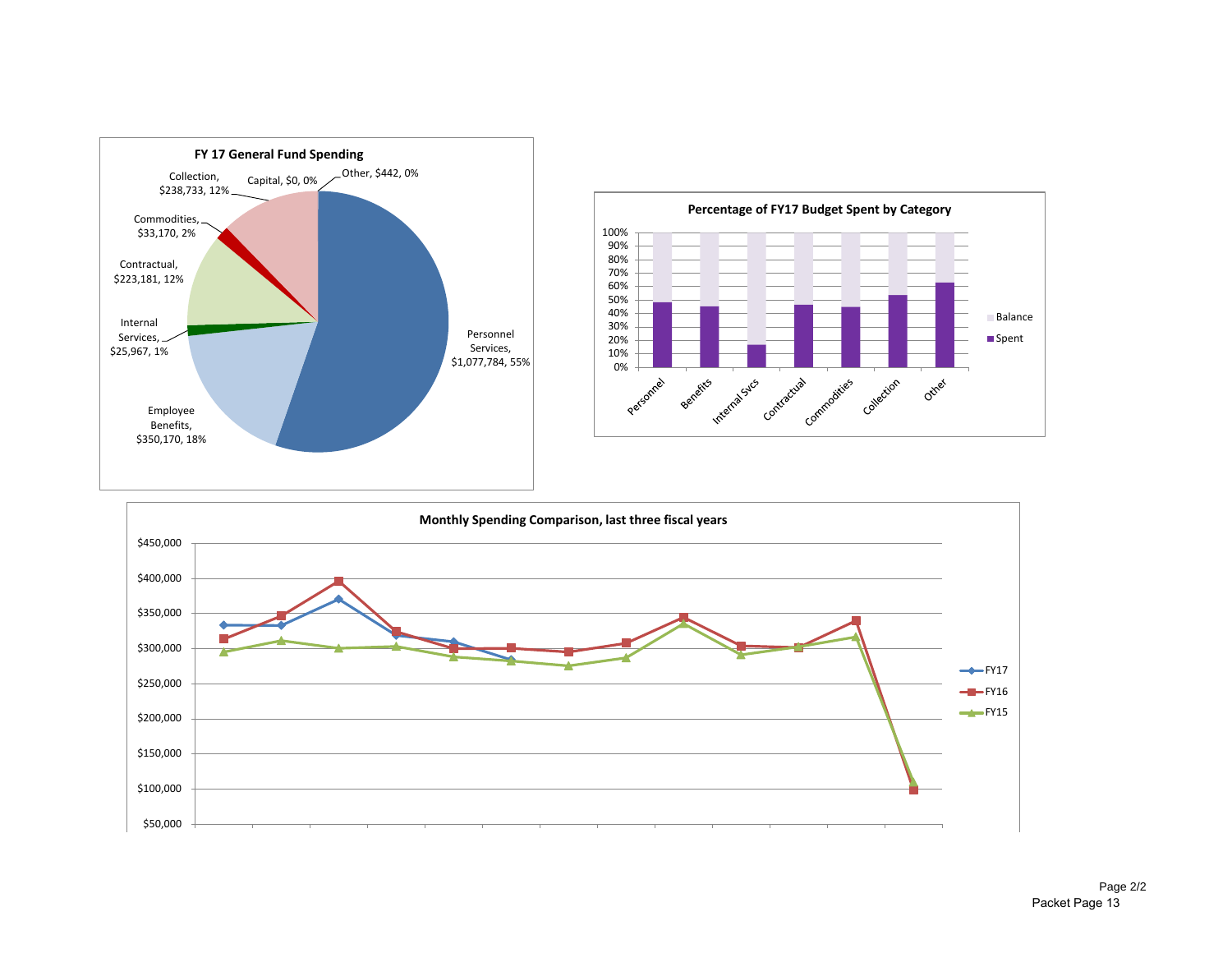## **Meeting Rooms and Study Rooms Policy**

## **BOARD OF TRUSTEES AMES PUBLIC LIBRARY JANUARY 19, 2017**

Be it resolved that the Board of Trustees, Ames Public Library, approves revisions to the Meeting Rooms and Study Rooms Policy as presented/amended.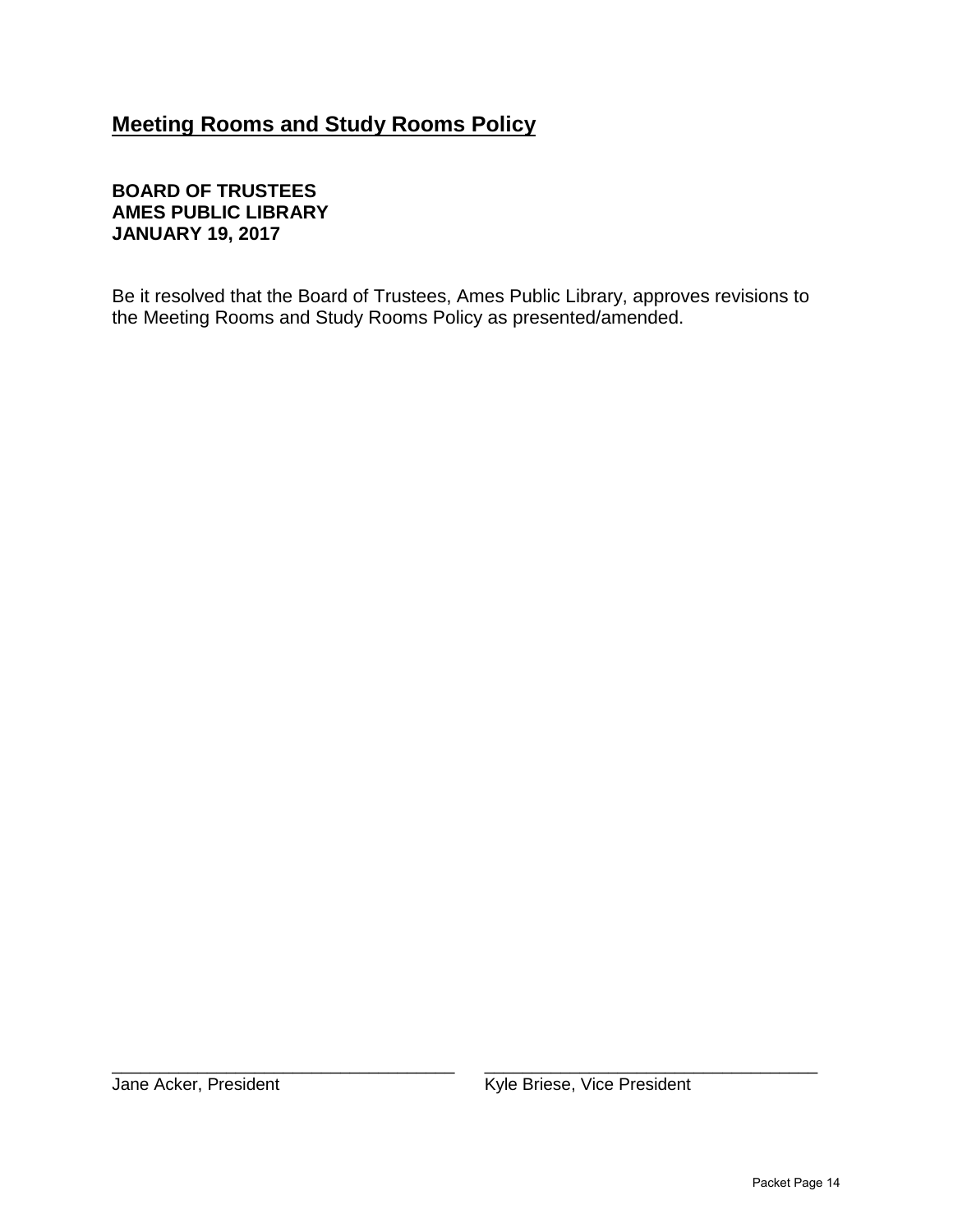

# **Meeting Rooms and Study Rooms Policy**

Section: Library Resources

Approved: 8/21/1996 Reviewed: 2/20/2003 Revised: 3/25/2004, 8/18/2005, 7/20/2006, 10/15/2009, 4/19/2012, 5/15/2014, 8/21/2014, 1/19/2017

Ames Public Library offers meeting rooms and study rooms to further the Library's mission (Ames Public Library – We connect you to the world of ideas). These rooms are made available on an equitable basis, regardless of the beliefs or affiliations of individuals or groups requesting their use. Provision of Library meeting rooms and study rooms does not constitute an endorsement by the Library of the content of the program or the views expressed by the participants. Topics, speakers and resource materials are not excluded from Library meeting rooms because of possible controversy.

## **Scheduling and Use Priorities**

- 1. Elections (Ames Public Library is a designated polling place)
- 2. Library programs and activities
- 3. Ames Public Library Friends Foundation
- 4. City of Ames programs and activities
- 5. General public

#### General Guidelines for Use

All gatherings must be free and open to the public except events sponsored by Ames Public Library, Ames Public Library Friends Foundation, or City of Ames, and meetings of state library groups. Exceptions to this may be made at the discretion of the Library Director.

Allocation of Library meeting rooms and study rooms may be adjusted at staff discretion. •

## **Guidelines for Meeting Room Use**

- Library meeting rooms are available for educational, informational, or cultural meetings during the hours the Library is open.
- All gatherings must be free and open to the public except events sponsored by Ames Public Library, Ames Public Library Friends Foundation, or City of Ames, and meetings of state library groups. Exceptions to this may be made at the discretion of the Library Director.
- Admission fees, donations, or other fees may not be charged or solicited. Meeting rooms are not available for fundraising, selling merchandise or services, soliciting for later sales, or placing orders.
- One sign (no larger than 11" x 17") indicating the meeting time, date, and location may be taped to a window or glass wall in a meeting room during the time the room is reserved.
- Nothing may be taped to non-glass walls.
- Interior-facing items may be taped to windows or glass walls, but cannot obstruct staff's ability to monitor the room for security purposes.
- Rooms may be rearranged, as needed, but are to be returned to their original configuration and condition and all signs and adhesives must be removed at the end of each meeting.
- Groups are limited to two meeting room reservations per month.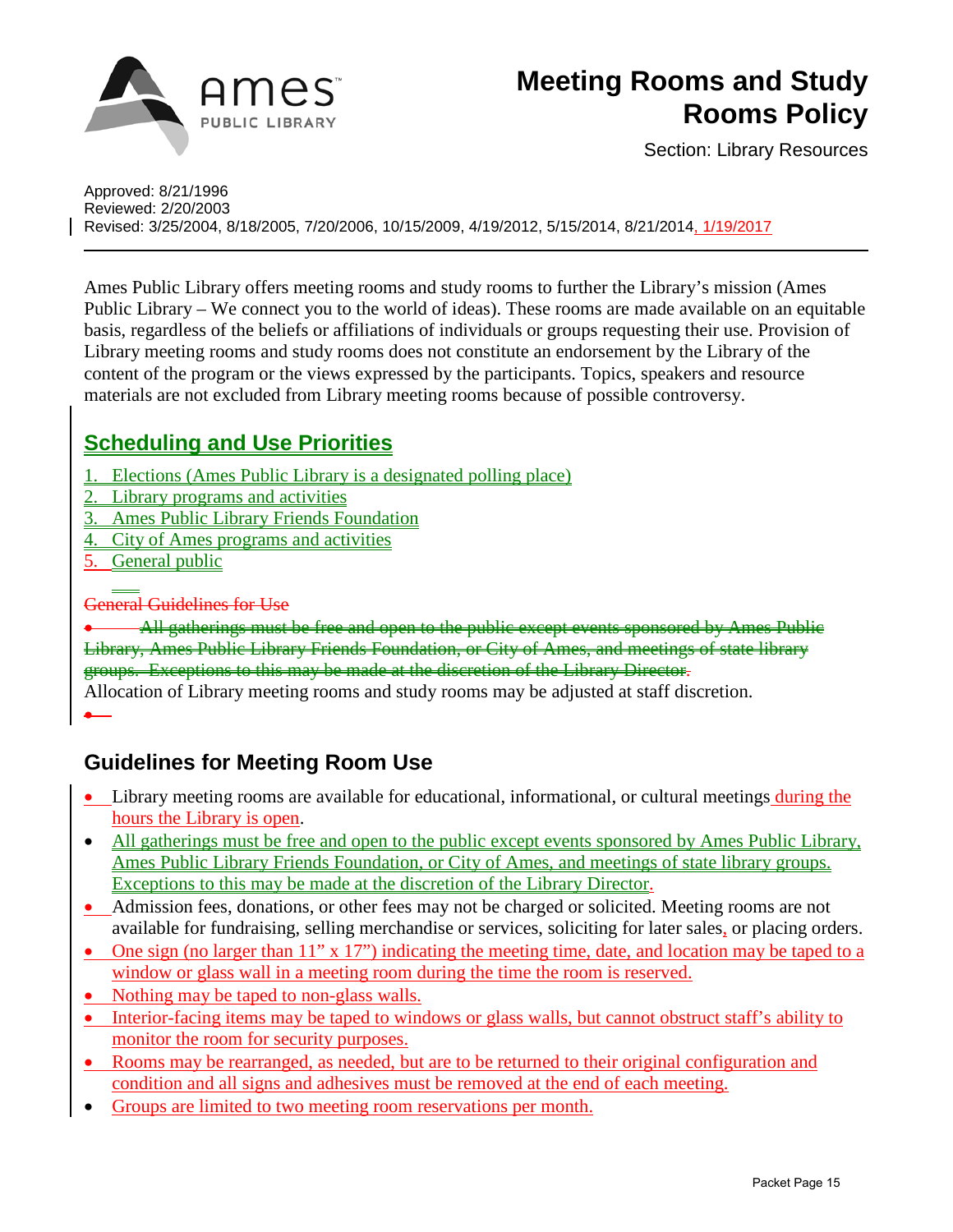## **Guidelines for Study Room Use**

- Library study rooms are available for use by individuals and by small groups.
- Admission fees, donations, or other fees may not be charged or solicited. Study rooms are not available for fundraising, selling merchandise, soliciting for later sales or placing orders.
- Study rooms may not be scheduled in advance. are not available for use as scheduled class rooms or study space by educational institutions.

## **Scheduling and Use Priorities**

- 1. Elections (Ames Public Library is a designated polling place)
- 2.1.Library programs and activities
- 3.1.Ames Public Library Friends Foundation
- 4.1.City of Ames programs and activities
- 5.1. General publie

## **Conduct and Liability**

- The Library's policy on Conduct in the Library applies to use of the meeting rooms and study rooms.
- The Library Board and the City of Ames or their employees or agents are not liable for any claims arising from the use of these facilities.
- Failure to abide by Library policies and procedures may result in denial of future meeting room and study room requests.
- If the Library Director deems that, in the interest of public safety, additional security if required for an event, the cost of such security shall be borne by the group(s) or individual(s) reserving the room.

## **Expressions of Concern**

The Ames Public Library Director and the Board of Trustees welcome feedback from customers. Any customer concerns will be handled promptly and courteously as detailed in the Expressions of Concern Policy.

## **References**

American Library Association: ["Library Bill of Rights"](http://www.ala.org/advocacy/intfreedom/librarybill) ["Meeting Rooms: An Interpretation of the Library Bill of Rights"](http://www.ala.org/advocacy/intfreedom/librarybill/interpretations/meetingrooms)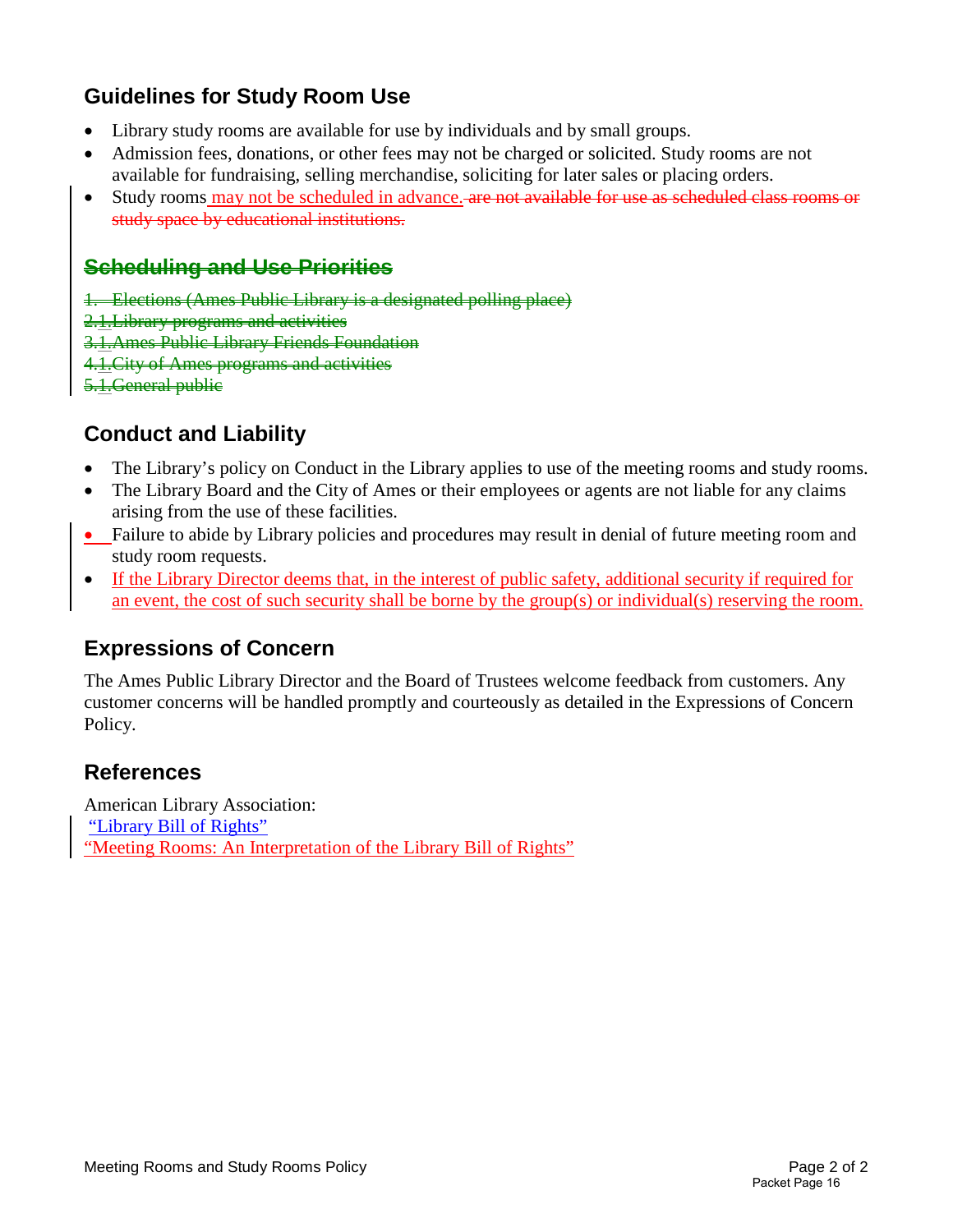

# **Meeting Rooms and Study Rooms Policy**

Section: Library Resources

Approved: 8/21/1996 Reviewed: 2/20/2003 Revised: 3/25/2004, 8/18/2005, 7/20/2006, 10/15/2009, 4/19/2012, 5/15/2014, 8/21/2014, 1/19/2017

Ames Public Library offers meeting rooms and study rooms to further the Library's mission (Ames Public Library – We connect you to the world of ideas). These rooms are made available on an equitable basis, regardless of the beliefs or affiliations of individuals or groups requesting their use. Provision of Library meeting rooms and study rooms does not constitute an endorsement by the Library of the content of the program or the views expressed by the participants. Topics, speakers and resource materials are not excluded from Library meeting rooms because of possible controversy.

## **Scheduling and Use Priorities**

- 1. Elections (Ames Public Library is a designated polling place)
- 2. Library programs and activities
- 3. Ames Public Library Friends Foundation
- 4. City of Ames programs and activities
- 5. General public

Allocation of Library meeting rooms and study rooms may be adjusted at staff discretion.

## **Guidelines for Meeting Room Use**

- Library meeting rooms are available for educational, informational, or cultural meetings during the hours the Library is open.
- All gatherings must be free and open to the public except events sponsored by Ames Public Library, Ames Public Library Friends Foundation, or City of Ames, and meetings of state library groups. Exceptions to this may be made at the discretion of the Library Director.
- Admission fees, donations, or other fees may not be charged or solicited. Meeting rooms are not available for fundraising, selling merchandise or services, soliciting for later sales, or placing orders.
- One sign (no larger than 11" x 17") indicating the meeting time, date, and location may be taped to a window or glass wall in a meeting room during the time the room is reserved.
- Nothing may be taped to non-glass walls.
- Interior-facing items may be taped to windows or glass walls, but cannot obstruct staff's ability to monitor the room for security purposes.
- Rooms may be rearranged, as needed, but are to be returned to their original configuration and condition and all signs and adhesives must be removed at the end of each meeting.
- Groups are limited to two meeting room reservations per month.

## **Guidelines for Study Room Use**

- Library study rooms are available for use by individuals and by small groups.
- Admission fees, donations, or other fees may not be charged or solicited. Study rooms are not available for fundraising, selling merchandise, soliciting for later sales or placing orders.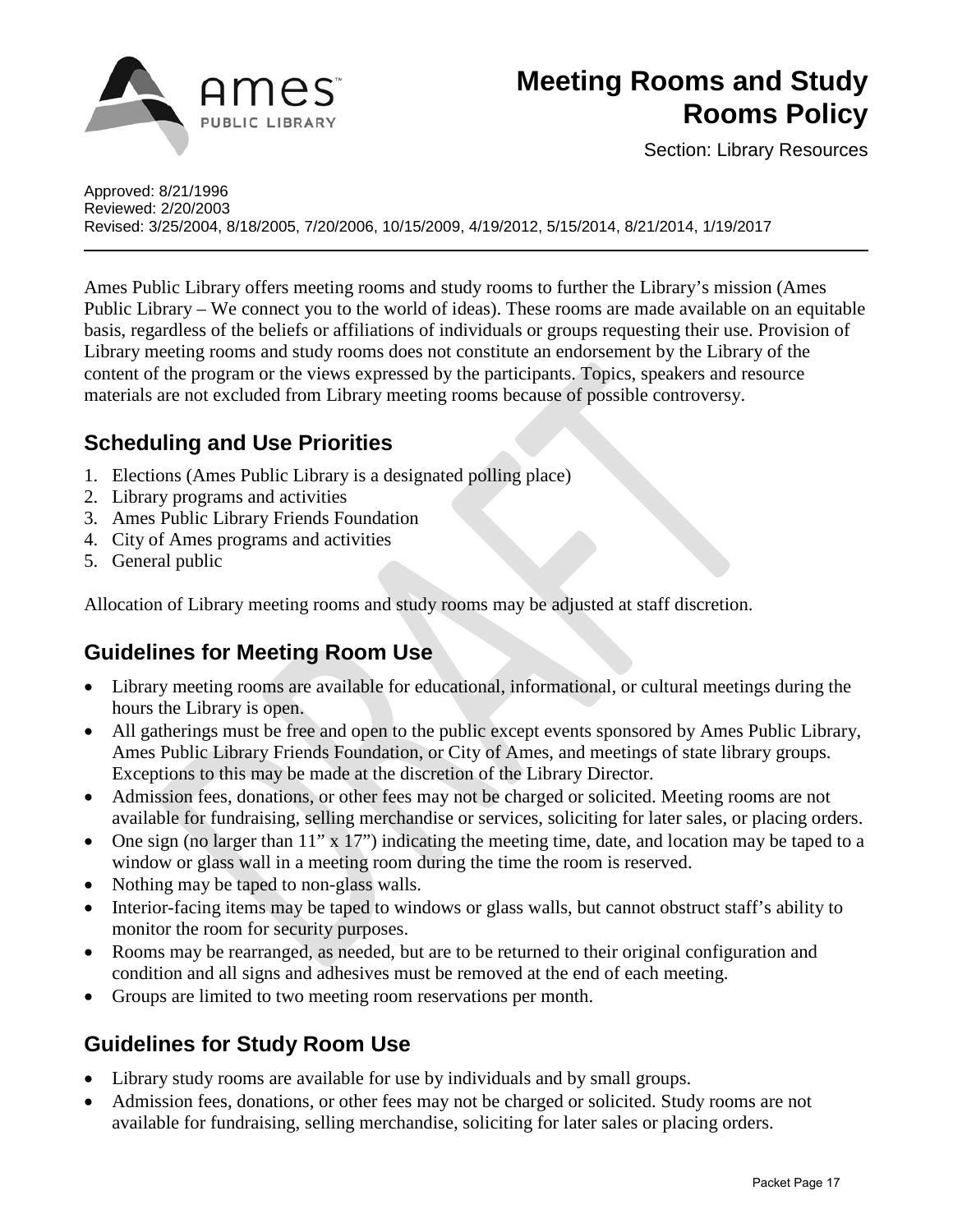• Study rooms may not be scheduled in advance.

## **Conduct and Liability**

- The Library's policy on Conduct in the Library applies to use of the meeting rooms and study rooms.
- The Library Board and the City of Ames or their employees or agents are not liable for any claims arising from the use of these facilities.
- Failure to abide by Library policies and procedures may result in denial of future meeting room and study room requests.
- If the Library Director deems that, in the interest of public safety, additional security if required for an event, the cost of such security shall be borne by the group(s) or individual(s) reserving the room.

## **Expressions of Concern**

The Ames Public Library Director and the Board of Trustees welcome feedback from customers. Any customer concerns will be handled promptly and courteously as detailed in the Expressions of Concern Policy.

## **References**

American Library Association: ["Library Bill of Rights"](http://www.ala.org/advocacy/intfreedom/librarybill) ["Meeting Rooms: An Interpretation of the Library Bill of Rights"](http://www.ala.org/advocacy/intfreedom/librarybill/interpretations/meetingrooms)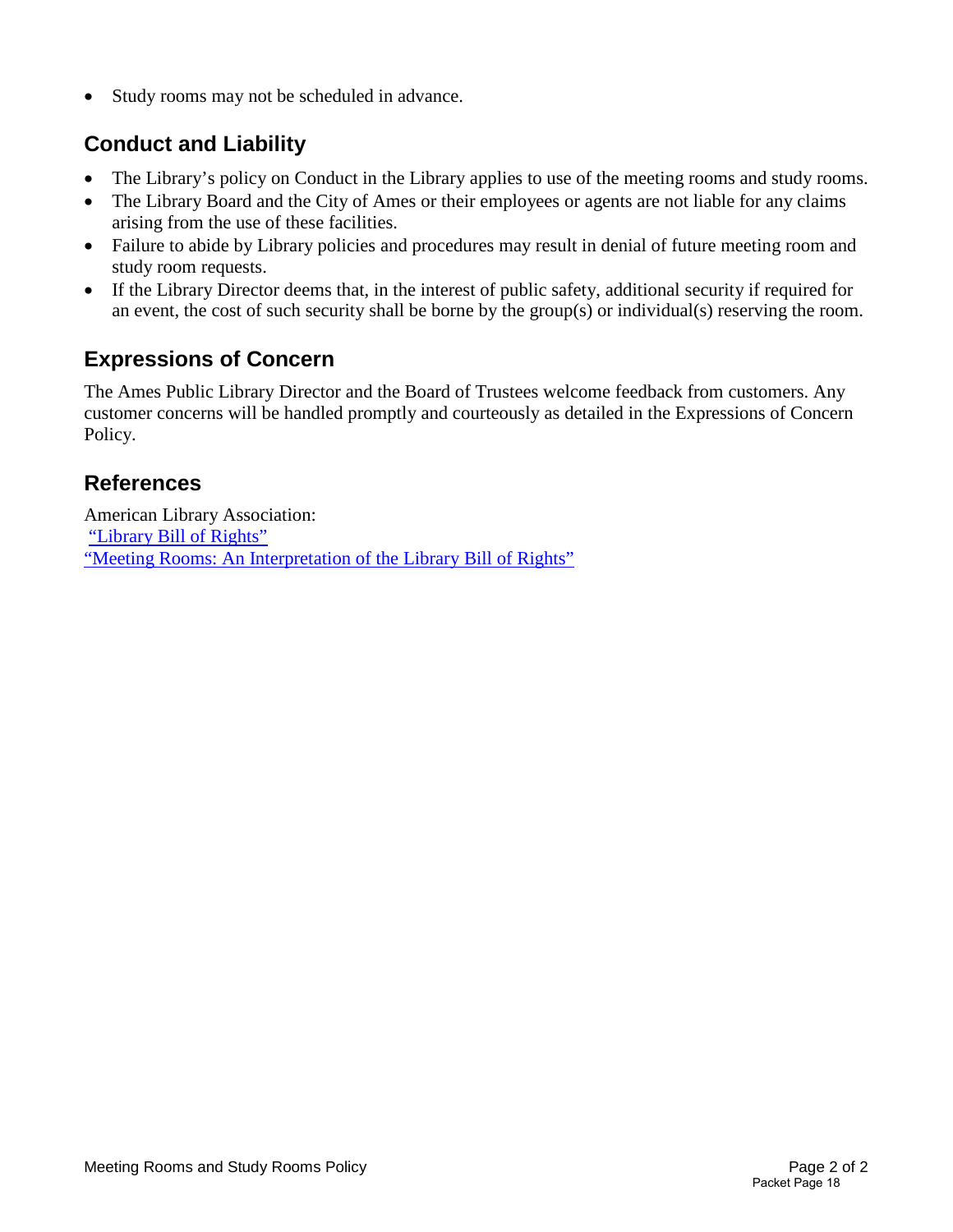

Section: Library Resources

Approved: 6/23/2004 Reviewed: 1/19/2017 Revised: 10/10/2005, 10/19/2006, 9/18/2008, 8/16/2012, 12/17/2015

Ames Public Library offers programs to further its mission, "Ames Public Library – We connect you to the world of ideas."

Library programs are planned public activities that are initiated or presented in partnership by the Library and take place at the Library, at the Bookmobile, at locations in the community, or online. Library programs include, but are not limited to: book talks, demonstrations, discussion groups, film showings, interactive presentations, lectures, panel discussions, performances, puppet shows, readings, storytimes, tours, training sessions, tutorials, and workshops.

The purpose of Library programming is to:

- Encourage the use of the Library and its resources
- Promote early literacy, acquisition of skills, and a life-long love of reading and learning
- Present information on issues of current interest
- Foster cultural awareness and civic engagement and discourse
- Facilitate the sharing of local talent, knowledge, and expertise

## **Programming Partnership**

The Library encourages and welcomes program proposals from individuals and community groups. When a community group, agency, or individual approaches the Library with a programming request, the Library will consider partnership based on the following criteria:

- The program fulfills the purpose of a Library program, as defined above
- The program supports the Library's mission and strategic priorities
- The resources needed to accomplish the program are available and appropriate

Programming partners are expected to actively participate in the development, promotion, presentation, and evaluation of programs. The Library's role includes, but is not limited to: facilitating and approving program design; furnishing appropriate space and equipment; coordinating promotion, and offering supplementary Library resources.

## **Content**

The Library's goal in programming is to connect members of our community with a wide variety of ideas and perspectives. Program content is determined by the presenters.

The Library is not obligated to represent multiple and/or opposing viewpoints within any one program or series. The Library welcomes the opportunity for other viewpoints to be represented in a separate program or series.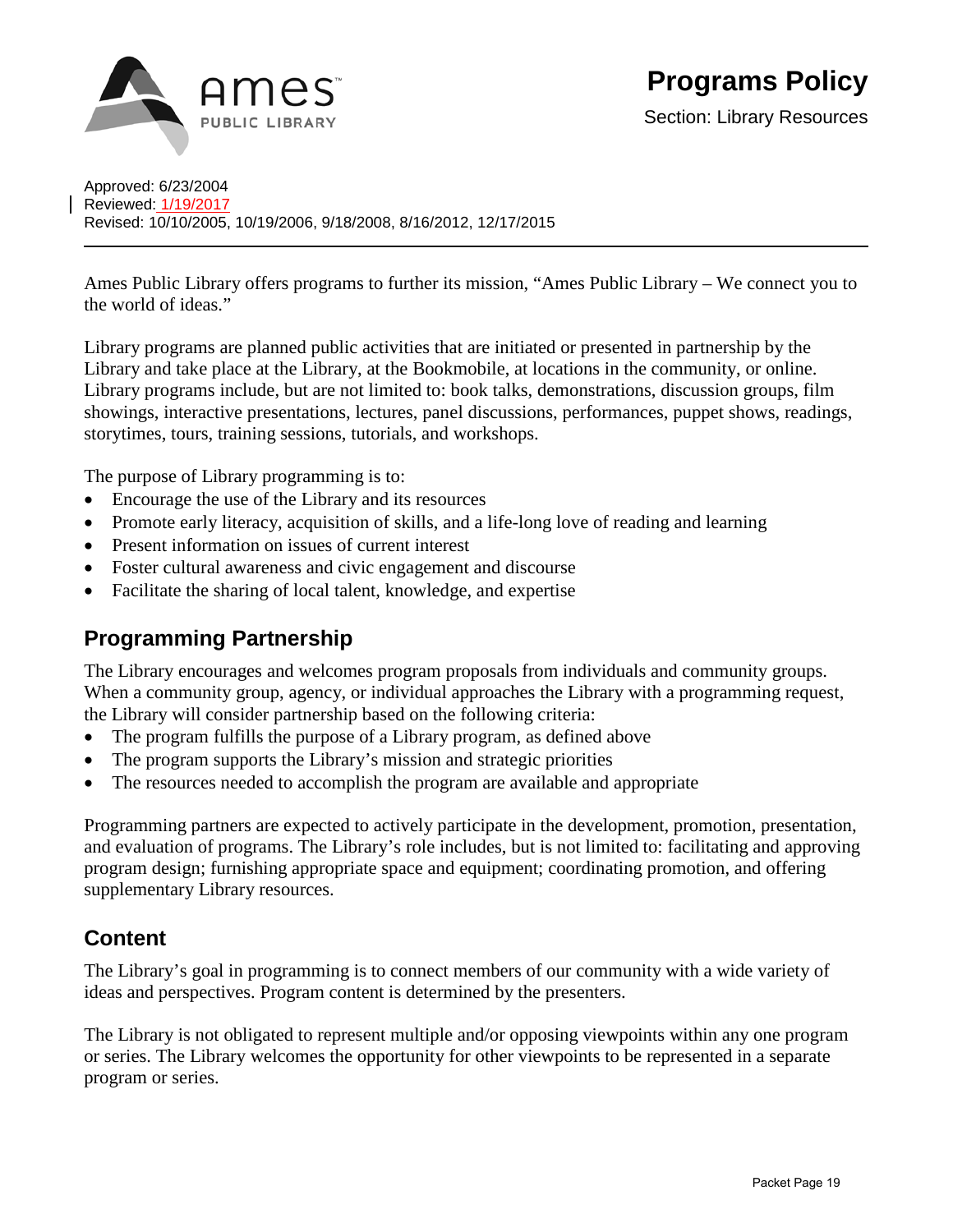Presentation of a program does not constitute the Library's endorsement of the content or views expressed by participants.

## **Charges, Sales, and Fundraising**

All Library programs will be offered free of charge. Library programs must be non-commercial in nature. Although a businessperson or other professional expert may present a program, the information may not promote his or her specific business interest. No solicitation of future business, including but not limited to the development of prospect and mailing lists, is permitted.

Fundraising and sales are permitted with prior approval in the following circumstances:

- For fundraising to benefit the Library by the Ames Public Library Friends Foundation or the Library itself, and
- For sale of items created by authors and artists responsible for the content of a Library program.

Exceptions to the above may be made at the discretion of the Library Director.

## **Attendance**

All programs must be open to the public. Every attempt will be made to accommodate all who wish to attend a program. Programs designed for a general audience have no age restrictions.

- Attendance may be limited if the number of participants reaches the room capacity established by the Ames Fire Department.
- When safety or the nature of a program requires it, attendance will be determined on a first-come, first-served basis or by pre-registration.
- Programs designed for specific audiences may have attendance restrictions or requirements based on age.

Note: In the case of film programs, the Motion Picture Association of America ratings may be provided for information only. It is the responsibility of parents or legal guardians, not Ames Public Library staff, to guide their own children's use of the library and its resources and services.

## **Evaluation**

Programs will be evaluated based on data collected from the audience, program partner(s), and staff.

## **Expressions of Concern**

The Ames Public Library Director and the Board of Trustees welcome feedback from customers. Any customer concerns will be handled promptly and courteously, as detailed in the [Expressions of Concern](http://www.amespubliclibrary.org/Docs_PDFs/Policy/ExpressionsofConcernPolicy.pdf)  [Policy](http://www.amespubliclibrary.org/Docs_PDFs/Policy/ExpressionsofConcernPolicy.pdf).

## **References**

This policy has been developed in concert with the following American Library Association Guidance Documents:

[Libraries: An American Value](http://www.ala.org/advocacy/intfreedom/statementspols/librariesamerican)  *[Library Bill of Rights](http://www.ala.org/advocacy/intfreedom/librarybill/interpretations/libraryinitiated)*  Interpretations of the *Library Bill of Rights*: ["Library-initiated Programs as a Resource,](http://www.ala.org/advocacy/intfreedom/librarybill/interpretations/libraryinitiated)" ["Access to](http://www.ala.org/advocacy/intfreedom/librarybill/interpretations/access-library-resources-for-minors)  [Library Resources and Services for Minors"](http://www.ala.org/advocacy/intfreedom/librarybill/interpretations/access-library-resources-for-minors) and ["Freedom to View Statement.](http://www.ala.org/advocacy/intfreedom/statementspols/freedomviewstatement)"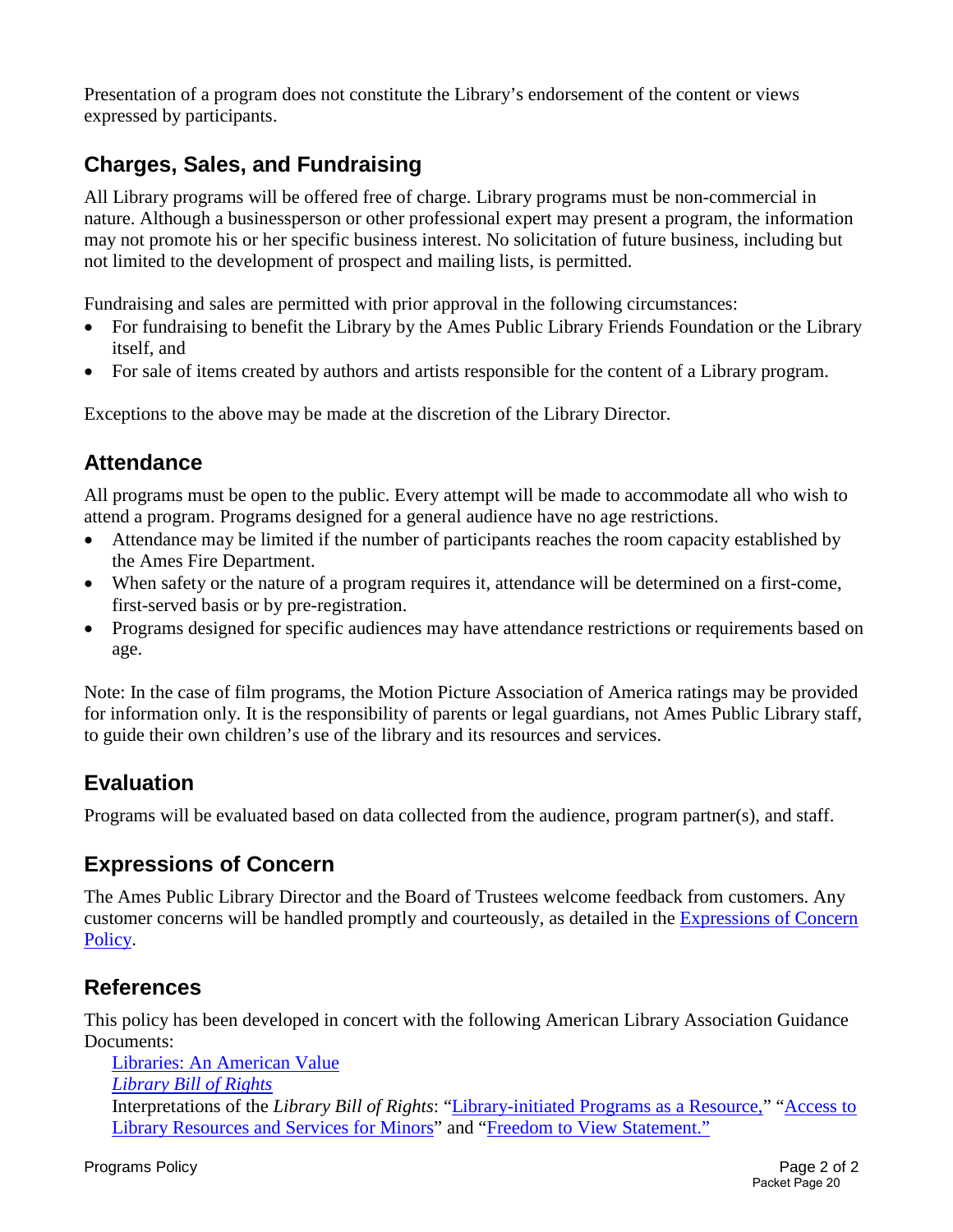

Section: Library Resources

Approved: 5/21/2009 Reviewed: Revised: 10/21/2010, 03/21/2013, 08/21/2014, 09/17/2015

Ames Public Library offers display spaces to connect Library visitors to the world of ideas. Display space will be made available regardless of the beliefs or affiliations of the individual or group requesting its use.

## **Content**

Materials displayed or distributed in the Library reflect the views of the exhibitor. Posting of any materials in the Library does not constitute Library endorsement of the ideas, issues, or events promoted by those materials. The Library reserves the right to accept, reject, or request modifications to any display materials.

Political campaign signs cannot be displayed, per [Iowa Code.](http://coolice.legis.iowa.gov/Cool-ICE/default.asp?category=billinfo&service=IowaCode&input=68A.406)

## **Fees and Liability**

There is no charge for the use of display space and no fees may be charged to view displays in the Library.

Ames Public Library assumes no responsibility for the preservation protection, damage, or theft of displayed materials, art exhibits, or loaned works of art.

Any damage to Library property caused by the installation, removal, or display of the artwork will be the sole responsibility of the artist.

## **Scheduling**

The scheduling of displays for Ames Public Library, City of Ames, and Ames Public Library Friends Foundation takes priority over the scheduling of displays for other individuals or groups.

## **Display Units**

Space may be provided for items of an informational, educational, cultural, civic, or recreational nature. Commercial publications that are solely comprised of advertising are not allowed.

## **Brochure Racks:**

Library-provided display racks hold brochures and multi-copy informational handouts. Items must be submitted to the Welcome Desk for consideration.

#### **Free-Standing Display Cases:**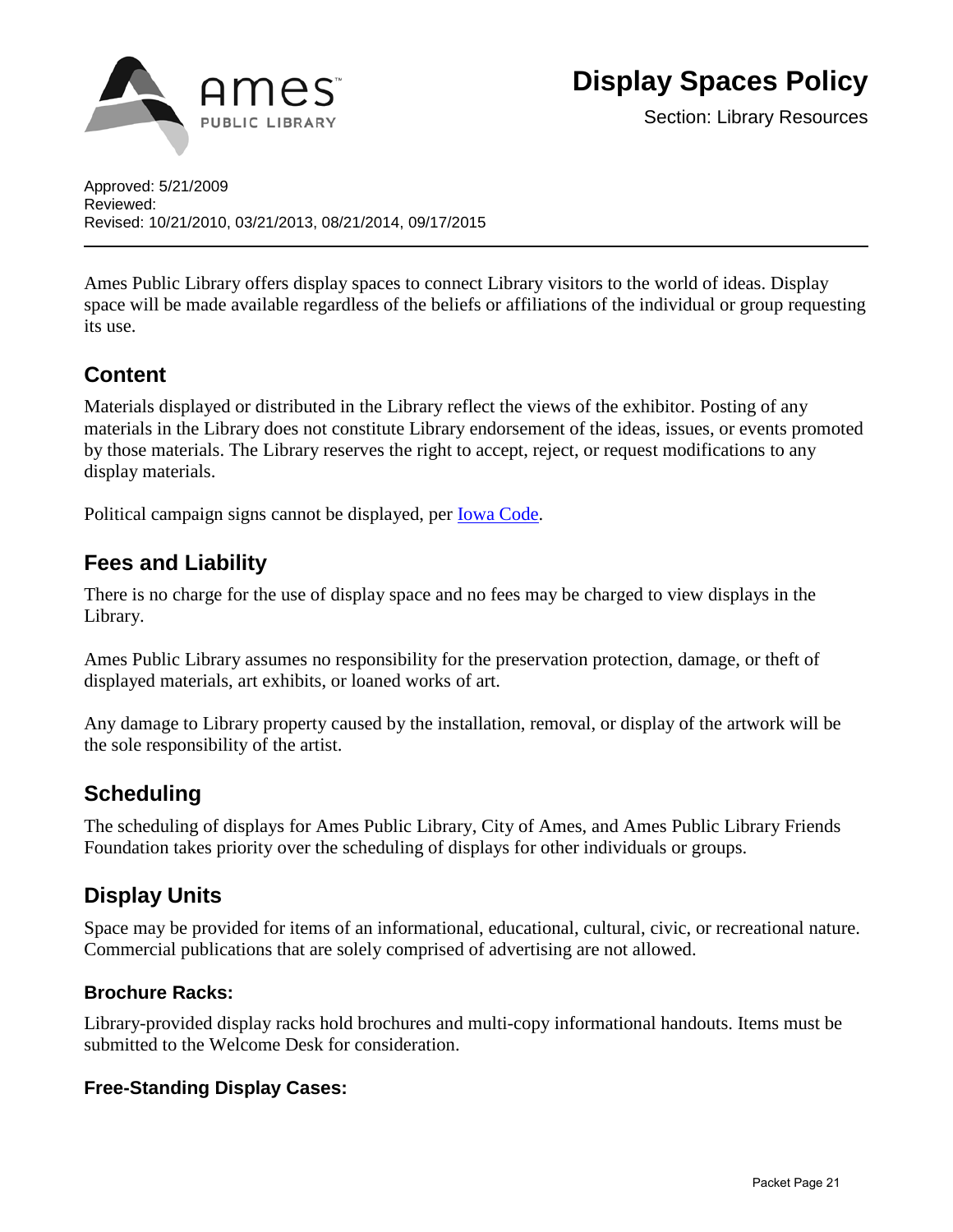Library-provided free-standing display cases may be utilized exclusively by the Ames Public Library, City of Ames, and Ames Public Library Friends Foundation with the approval of the Library Director.

## **Floor Space:**

Floor spaces may be utilized for temporary free-standing displays exclusively by the Ames Public Library, City of Ames, and Ames Public Library Friends Foundation with the approval of the library director.

## **Wall-Mounted Display Cases**

Specific display cases have been designated for flyers and posters that provide information about community events such as programs, meetings, performances, leisure activities, and educational opportunities. All items must be identified with the name of sponsoring person or organization, time, and date of event.

## **General Guidelines:**

- Items must be submitted to the Welcome Desk for consideration. Only one item may be posted per event.
- All posting and placement of materials will be done by Ames Public Library personnel.
- Preference will be given to items no larger than  $8\frac{1}{2}$ "x 11". Larger items will be considered as space allows.
- Items will remain posted until the event has occurred or for a maximum of 30 days as space allows.
- Materials will not be returned.
- All materials shall include contact information of the organization or individual requesting a display.
- Materials NOT accepted for posting include:
	- o items that omit essential information such as date, place, time or cost of admission
	- o items so large in size that they exclude posting of other items
	- o petitions
- Some materials will not be posted in the display cases, but may be submitted for posting on a bulletin board in Literary Grounds, including:
	- o items promoting a continuing service
	- o miscellaneous postings that include, but are not limited to:
		- $\blacksquare$  items for sale
		- roommate wanted
		- advertisements for lessons (music, martial arts, tutoring, etc.) or services (babysitting, painting, lawn care, etc.)

## **Art Exhibit Spaces**

Art exhibits in designated spaces provide a chance for artists and craftspeople to display their own artwork within the limits of the space, with an understanding that the space is used regularly by people of all ages.

Applications to display art may be submitted to Ames Public Library's Administration Office. Applications will be approved by the Library Director, based on input from the Art Committee and staff, availability of space, and suitability of the exhibit for the space and audience. Preference may be given to local artists; artwork with a connection to libraries, items in the Library's collection, Ames, Iowa, or current events; and artists who have not already exhibited their artwork at Ames Public Library.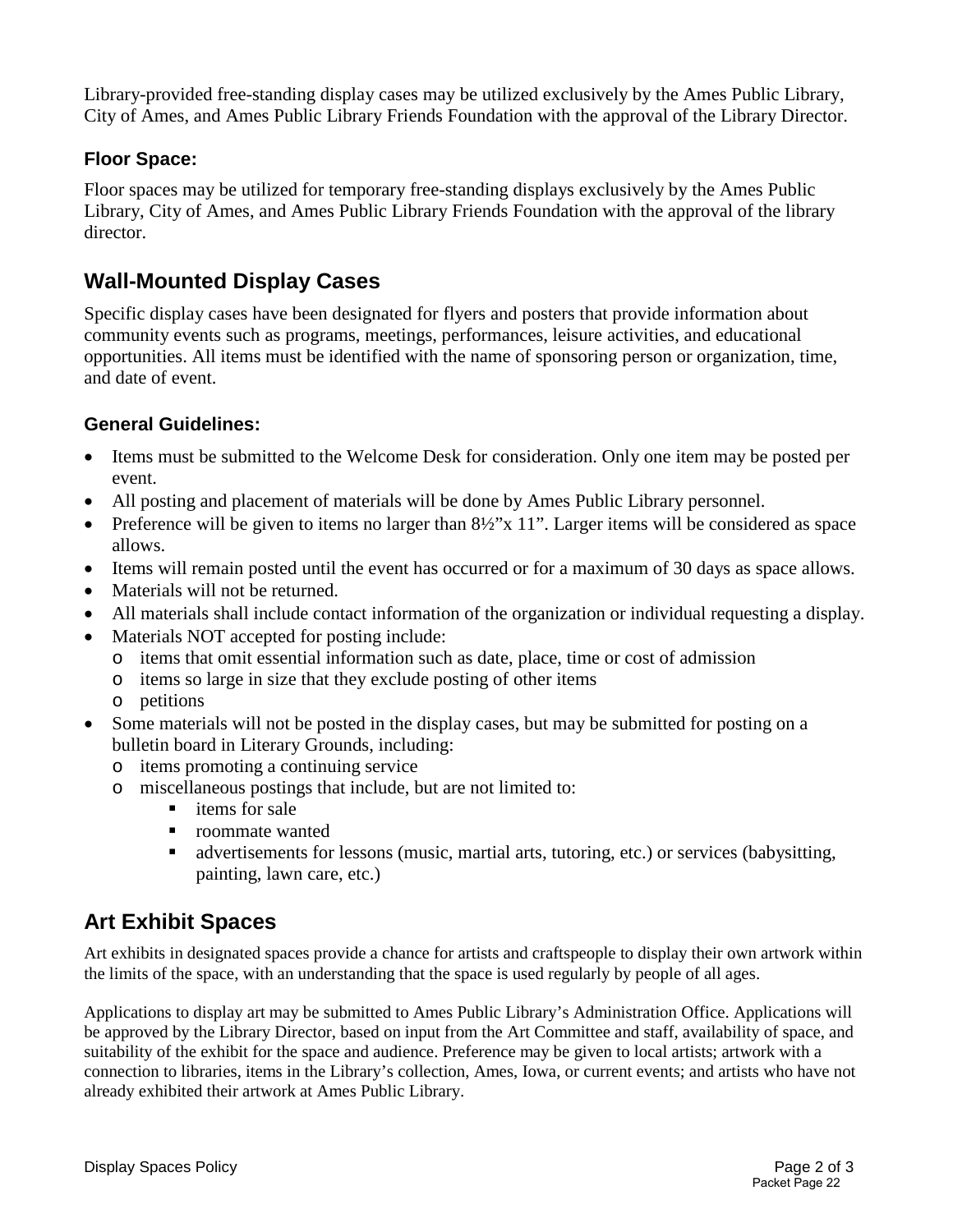The Library will not engage in selling or negotiating for the sale of artwork on behalf of an artist. However, the artist's name and contact information may be displayed with the artwork.

## **Expressions of Concern**

The Ames Public Library Director and the Board of Trustees welcome feedback from customers. Any customer concerns will be handled promptly and courteously as detailed in the Expressions of Concern Policy.

## **References**

American Library Association guidance documents: *[Library Bill of Rights](http://www.ala.org/advocacy/intfreedom/librarybill) "*[Exhibit Spaces and Bulletin Boards, An Interpretation of the](http://www.ala.org/advocacy/intfreedom/librarybill/interpretations/exhibitspaces) *Library Bill of Rights"*

#### [Iowa Code §68A.406](https://coolice.legis.iowa.gov/Cool-ICE/default.asp?category=billinfo&service=IowaCode&input=68A.406) Campaign Signs – Yard Signs

2. *a.* Campaign signs shall not be placed on any of the following:

 (1) Any property owned by the state or the governing body of a county, city, or other political subdivision of the state, including all property considered the public right-of-way. (…)

(3) On any property without the permission of the property owner or lessee.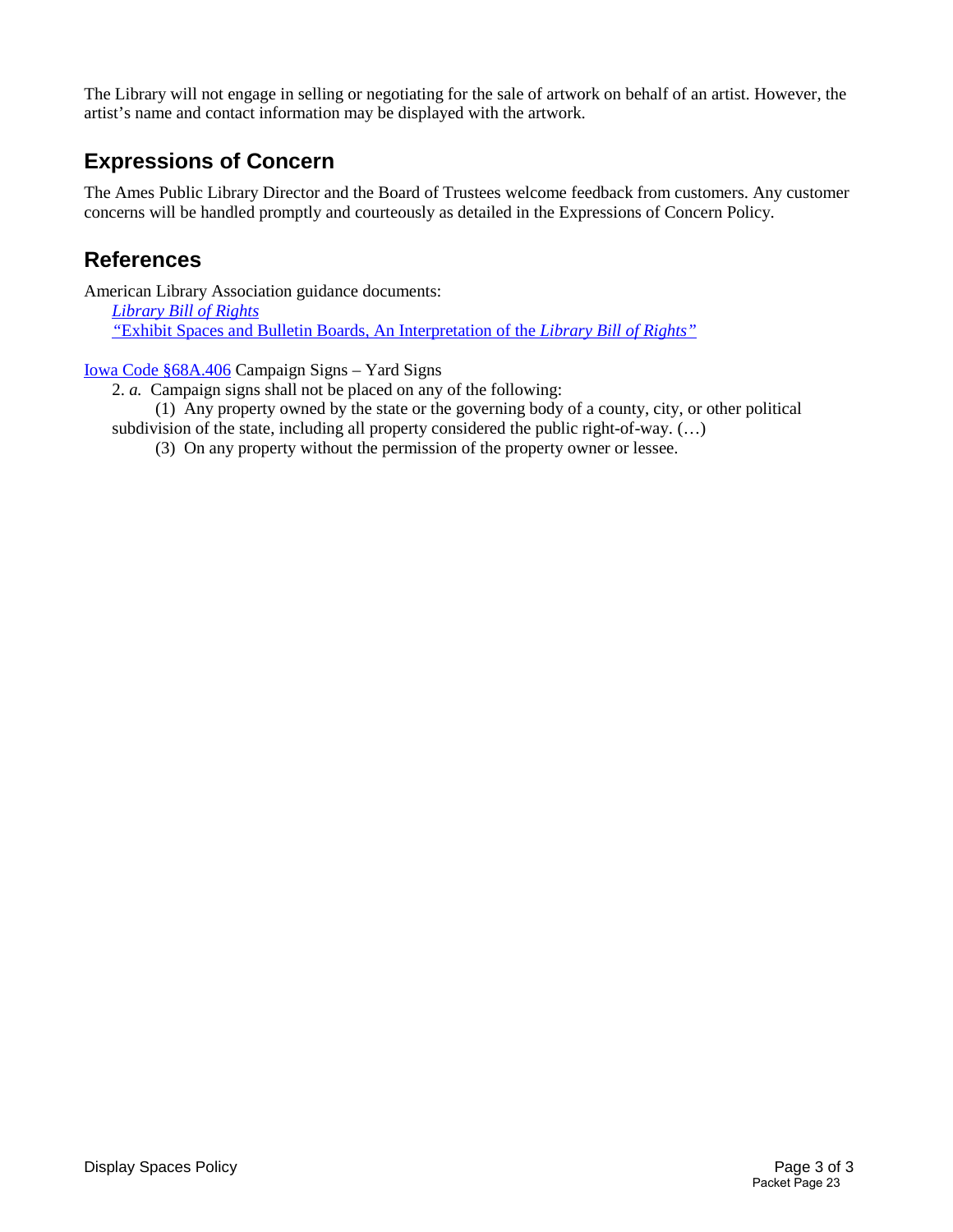## **Revised FY18 Budget Request**

#### **BOARD OF TRUSTEES AMES PUBLIC LIBRARY JANUARY 19, 2017**

Be it resolved that the Board of Trustees, Ames Public Library, approves the revised budget request for fiscal year 2017/18.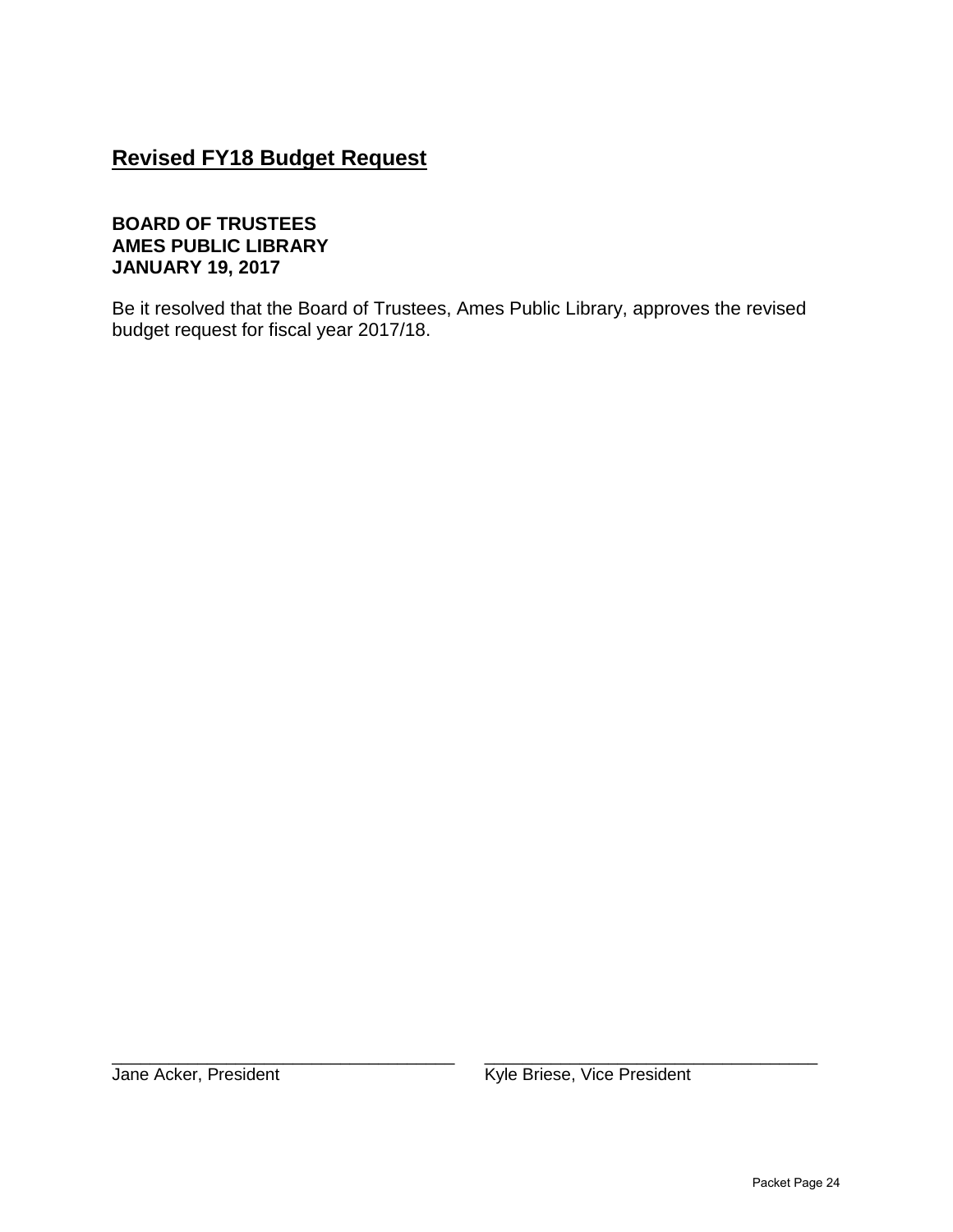#### Briefing Paper: Revised FY18 Budget Request January 19, 2017

Background: Last month the Board approved the 2016/17 budget adjustments and 2017/18 requests that were submitted to City Administration. The 2017/18 request included increases for collection spending, custodial services, overtime expenses, and the intern program. Library staff also verbally requested permission to increase the Client Support Technician position from threequarter time (.75 FTE) to full time (1 FTE).

On December 20, City Council adopted a resolution approving "the 0.25 FTE increase at the Ames Public Library( ... ) effective immediately, with the respective budget changes to be confirmed as part of the Council's upcoming budget hearings  $(\ldots)$ ."

Salary and benefits expenses for the three-quarter-time position were already included in the current year's budget, and salary savings from the vacancy that has existed since the end of August will cover the remainder of this fiscal year. Additional expenses only affect the future year request, therefore, changing it from an increase of 3.47 percent to 3.97 percent. The revised budget summary appears below.

|         | ACCOUNT DESCRIPTION       | 2015/16<br>ACTUAL | 2016/17<br>ADOPTED | 2016/17<br>WITH C/O's                             | 2016/17<br>ADJUSTED | 2017/18<br>REQUESTED | $Y-T-D$<br>ACTUAL |
|---------|---------------------------|-------------------|--------------------|---------------------------------------------------|---------------------|----------------------|-------------------|
| LIBRARY | <b>GENERAL FUND</b>       |                   |                    |                                                   |                     |                      |                   |
| $\star$ | ADMINISTRATION            | 1,216,766         | 1,264,011          | 1,264,011                                         | 1,225,439           | 1,272,541            | 468,559           |
| $\star$ | OPERATIONS SERVICES       | 252,697           | 264,554            | 264,554                                           | 264,884             | 269,761              | 99,243            |
| $\star$ | RESOURCE SERVICES         | 821,094           | 836,131            | 836,131                                           | 849,884             | 877,127              | 400,090           |
| $\star$ | YOUTH SERVICES            | 550,817           | 587,242            | 587,242                                           | 600,243             | 631,189              | 237,677           |
| $\star$ | ADULT SERVICES            | 553,694           | 575,205            | 575,205                                           | 563,026             | 593,289              | 225,586           |
| $\star$ | CUSTOMER ACCOUNT SERVICES | 577,800           | 605,752            | 605,752                                           | 601,138             | 632,250              | 243,947           |
| $* *$   | LIBRARY                   | 3,972,868         | 4,132,895          | 4,132,895                                         | 4,104,614           | 4,276,157            | 1,675,102         |
| $***$   | GENERAL FUND              |                   |                    | 3,972,868 4,132,895 4,132,895 4,104,614 4,276,157 |                     |                      | 1,675,102         |
|         |                           |                   |                    | 3,972,868 4,132,895 4,132,895 4,104,614 4,276,157 |                     |                      | 1,675,102         |
|         |                           |                   |                    |                                                   | -.68%               | 3.47%                |                   |

Requested Action: Staff requests Board approval of the revised budget request for fiscal year 2017118, which will be presented to City Council in early February.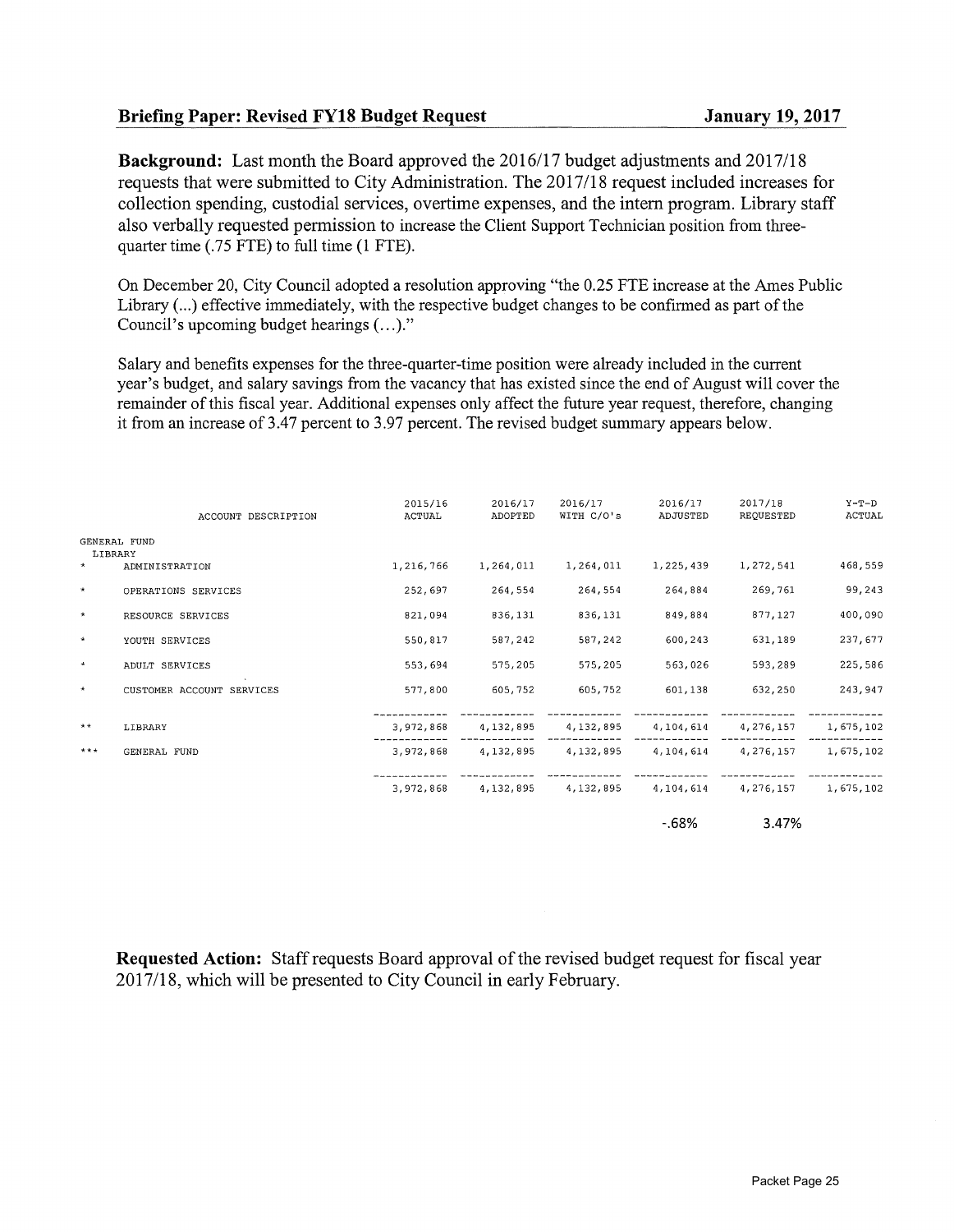## **Revised Agreement with Ames Public Library Friends Foundation**

#### **BOARD OF TRUSTEES AMES PUBLIC LIBRARY JANUARY 19, 2017**

Be it resolved that the Board of Trustees, Ames Public Library, approves the revised agreement between Ames Public Library Board of Trustees and Ames Public Library Friends Foundation as presented/amended.

\_\_\_\_\_\_\_\_\_\_\_\_\_\_\_\_\_\_\_\_\_\_\_\_\_\_\_\_\_\_\_\_\_\_\_\_ \_\_\_\_\_\_\_\_\_\_\_\_\_\_\_\_\_\_\_\_\_\_\_\_\_\_\_\_\_\_\_\_\_\_\_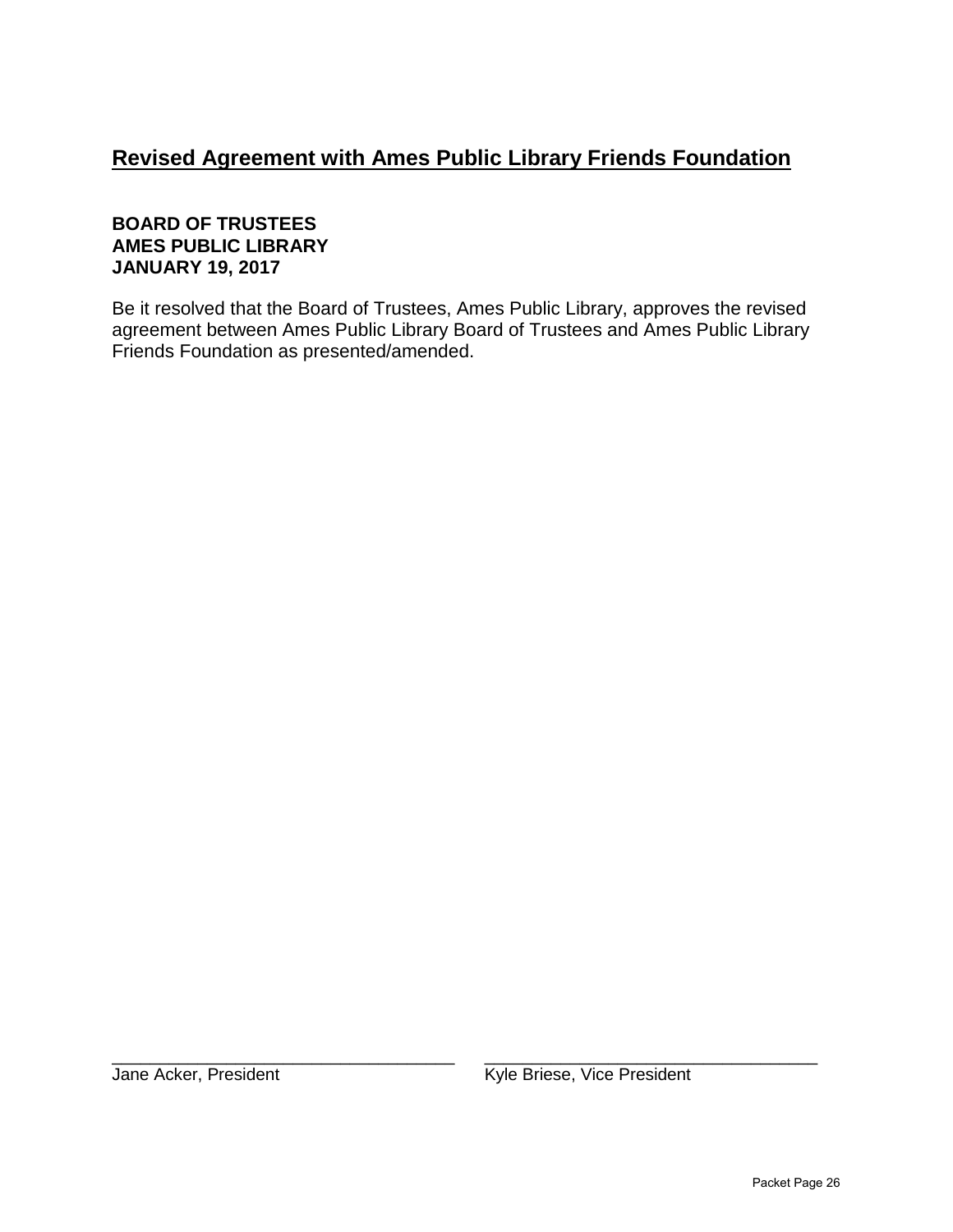## **Agreement Between the Ames Public Library Board of Trustees and the Ames Public Library Friends Foundation**

## 1. **Background**

On January 1, 2011, the Friends of the Ames Public Library officially dissolved to merge with the Ames Public Library Foundation. The merger was made official at that time by the Iowa Secretary of State under the name Ames Public Library Friends Foundation (APLFF). The articles of merger from the Secretary of State are on file at the library. APLFF now operates under the IRS The Ames Public Library Friends Foundation (APLFF) is a 501(c)(3) and federal tax identification number of the former Ames Public Library Foundationentity incorporated in the State of Iowa. The purpose of APLFF remains the same as the former Friends and Foundation organizations, which is to operate exclusively for the public benefit of the Ames Public Library (APL or Library).

## 2. **Purpose**

The Ames Public Library Friends FoundationAPLFF provides an ongoing, taxexempt, not-for-profit repository for the accumulation of funds in support of the Ames Public Library. These funds may be used for capital improvements to the Library, for a fund for meeting short-term budget contingencies, special projects of the L-ibrary, or for an endowment fund. This support is considered to be in addition to the continuing tax-support responsibilities of the City of Ames and other funding jurisdictions. APLFF will also be prepared to organize and conduct-fund-raising efforts initiated or-endorsed by the LibraryAPL Board of Trustees. APLFF will not attempt to define the needs of the Library;  $\frac{1}{2}$  but rather, it will respond as appropriate to those needs defined by the Library Board of Trustees.

## 3. **Goals**

The goals of the APLFF shall include the following:

- a. To establish a financially secure investment fund for the receipt of gifts for the benefit of the Ames Public-Library.
- b. To promote deferred giving in support of the Library through estate planning, life insurance beneficiary designation, trusts and other mechanisms.
- c. To develop broad recognition in the community that will serve as a base of support for future fundraising efforts.

e.d. To ensure that contributions are used in accordance with donors' specifications.

## 3.4. **Fundraising ObjectivesResponsibilities**

a. In support of the actions of the Library Board of Trustees, the APLFF will conduct public fundraising efforts, will maintain bank accounts and other investments, may establish and operate endowment and trust funds, and will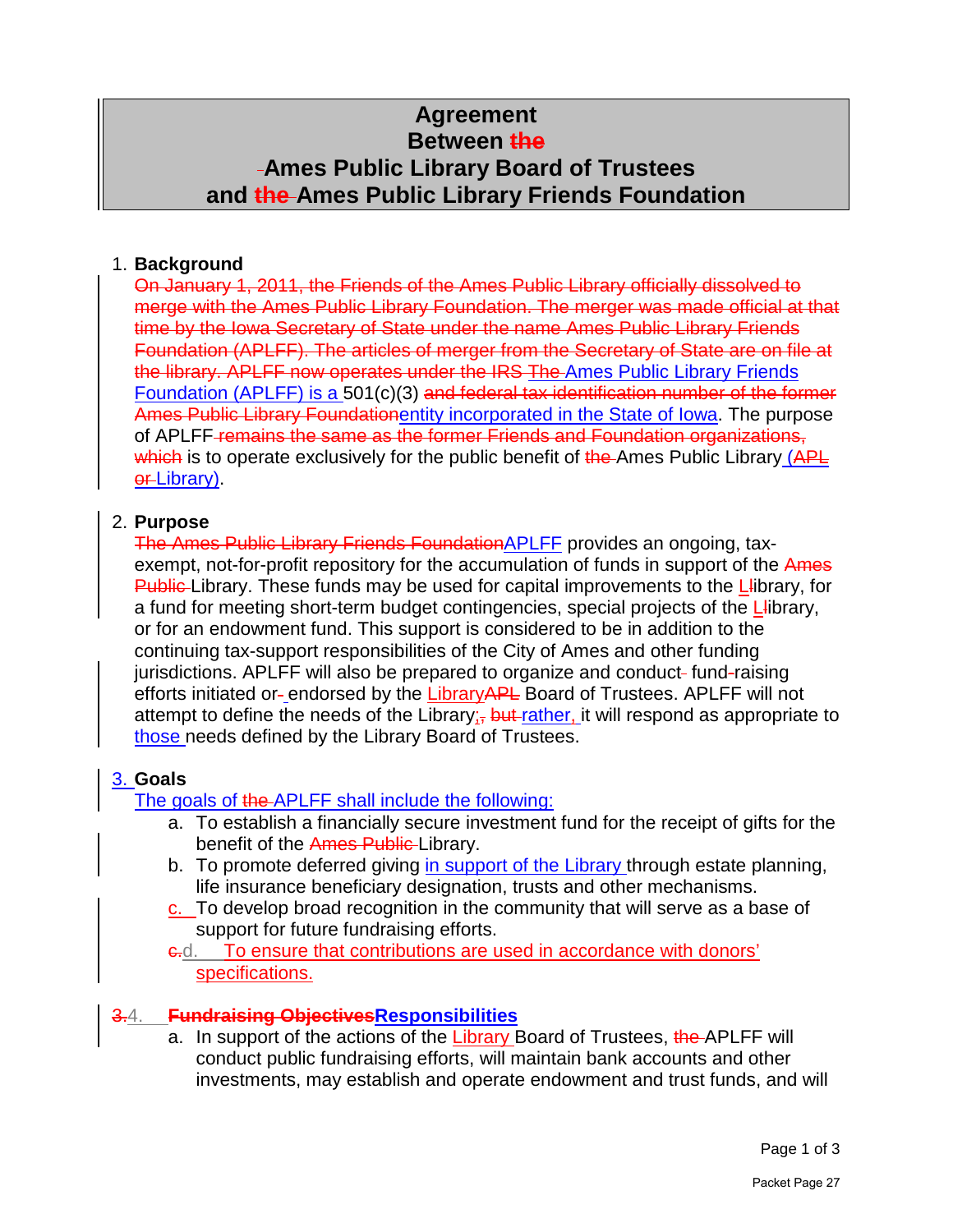respond to requests for funding from the Library Board of Trustees within the ability of the APLFF.

b. APLFF will be responsible for determining the extent to which its fundraising is feasible within the community.

c. APLFF may utilize funds to support its reasonable operational requirements.

d. APLFF utilizes LibraryAPL resources to achieve its objectives; usage of such resources and compensation related thereto are governed by a Memorandum of Understanding executed between the Library APL Board of Trustees and APLFF.

b.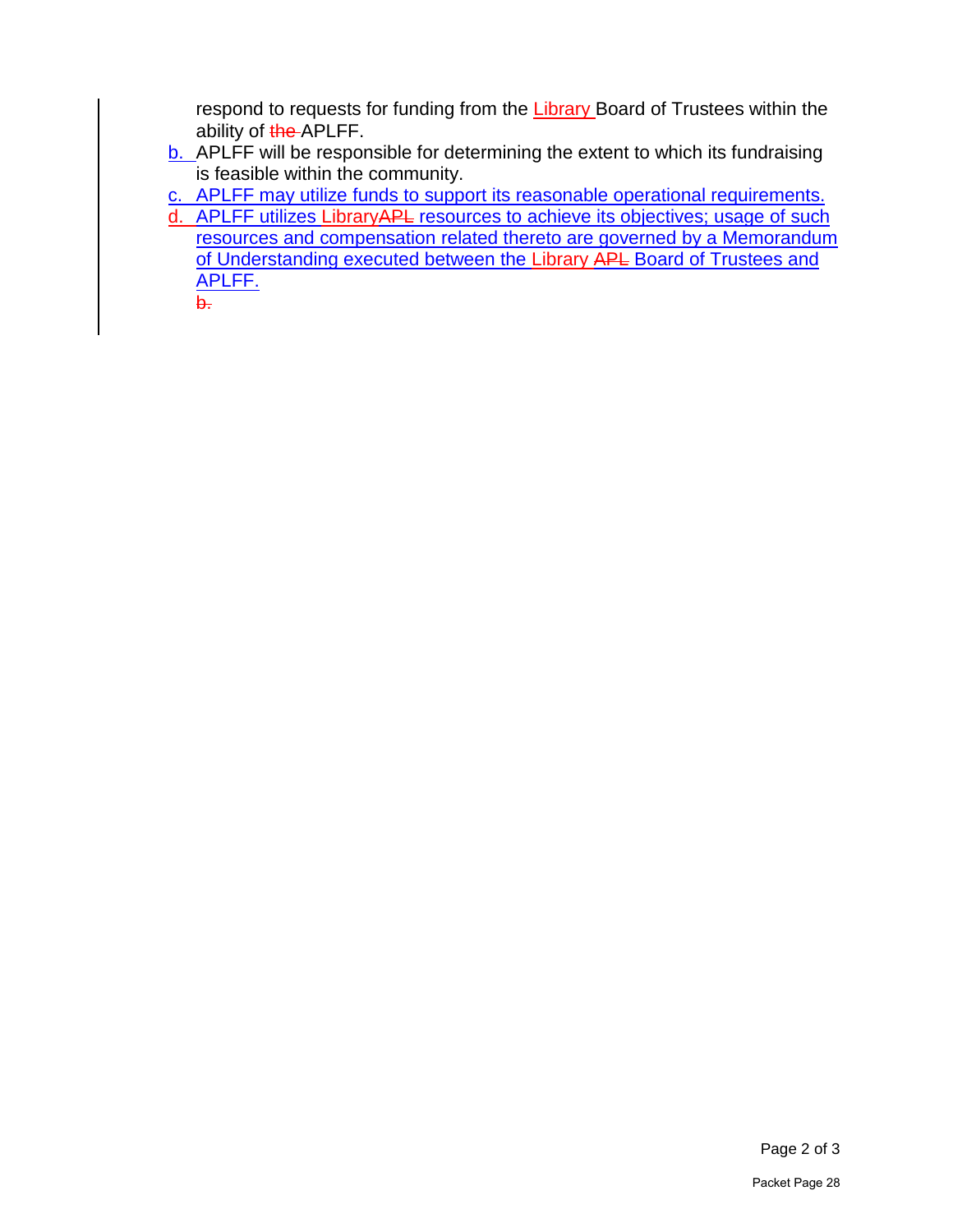#### 4.5. **Relationship to the Board of Trustees**

Although APLFF exists as an independent fundraising body, the purposes for which those funds are solicited and the timing and nature of fundraising activities are to be determined by the Library Board of Trustees of the Ames Public Library. Two members of the Library Board of Trustees serve on the APLFF Board of Directors and a regular liaison is established between the two boards. The APLFF Board of Directors of APLFF recognizes the role of the Library Board of Trustees as the body responsible for the operations of the Ames Public LibraryLibrary, the establishment of Library policy and the development of plans and budgets for the Library. The Library Board will use the funds in accordance with the corresponding specified needs.

#### 5.6. **Duration of the Agreement**

This agreement shall take effect immediately and shall replaces the previous agreement executed October 20, 2011. This agreementand will shall stay in force in perpetuity<sub>7</sub> or upon the dissolution of either entity. The This agreement may be revised at any time, but shall be reviewed by both parties at least every three years.

Approved by the Ames Public Library Board of Trustees at its meeting on the \_\_\_\_\_\_\_\_\_\_\_\_\_\_\_ day of \_\_\_\_\_\_\_\_\_\_\_\_\_\_\_\_\_\_\_\_\_\_\_, 20112017.

Dudley LuckettJane Acker, President, of the Ames Public LibraryAmes Public Library Board of Trustees Date

Approved by the Ames Public Library Friends Foundation Board of Directors at its meeting on the \_\_\_\_\_\_\_\_ day of \_\_\_\_\_\_\_\_\_\_\_\_\_\_\_\_, 20112017.

**\_\_\_\_\_\_\_\_\_\_\_\_\_\_\_\_\_\_\_\_\_\_\_\_\_\_\_\_\_\_\_\_\_\_\_\_\_\_\_\_\_\_\_\_\_\_\_\_\_\_\_\_\_\_\_\_\_\_\_\_\_\_\_\_\_\_\_\_\_\_** Roger Kluesner<u>Jon Sargent,</u> President<u>,</u> o<del>f the Ames Public Library Foundation</del>Ames Public Library Friends Foundation - Board of Directors<sup>-</sup> \_\_\_\_\_\_<sup>\_\_\_\_\_\_\_\_\_\_\_\_\_\_\_\_\_\_\_\_\_\_Date</sup>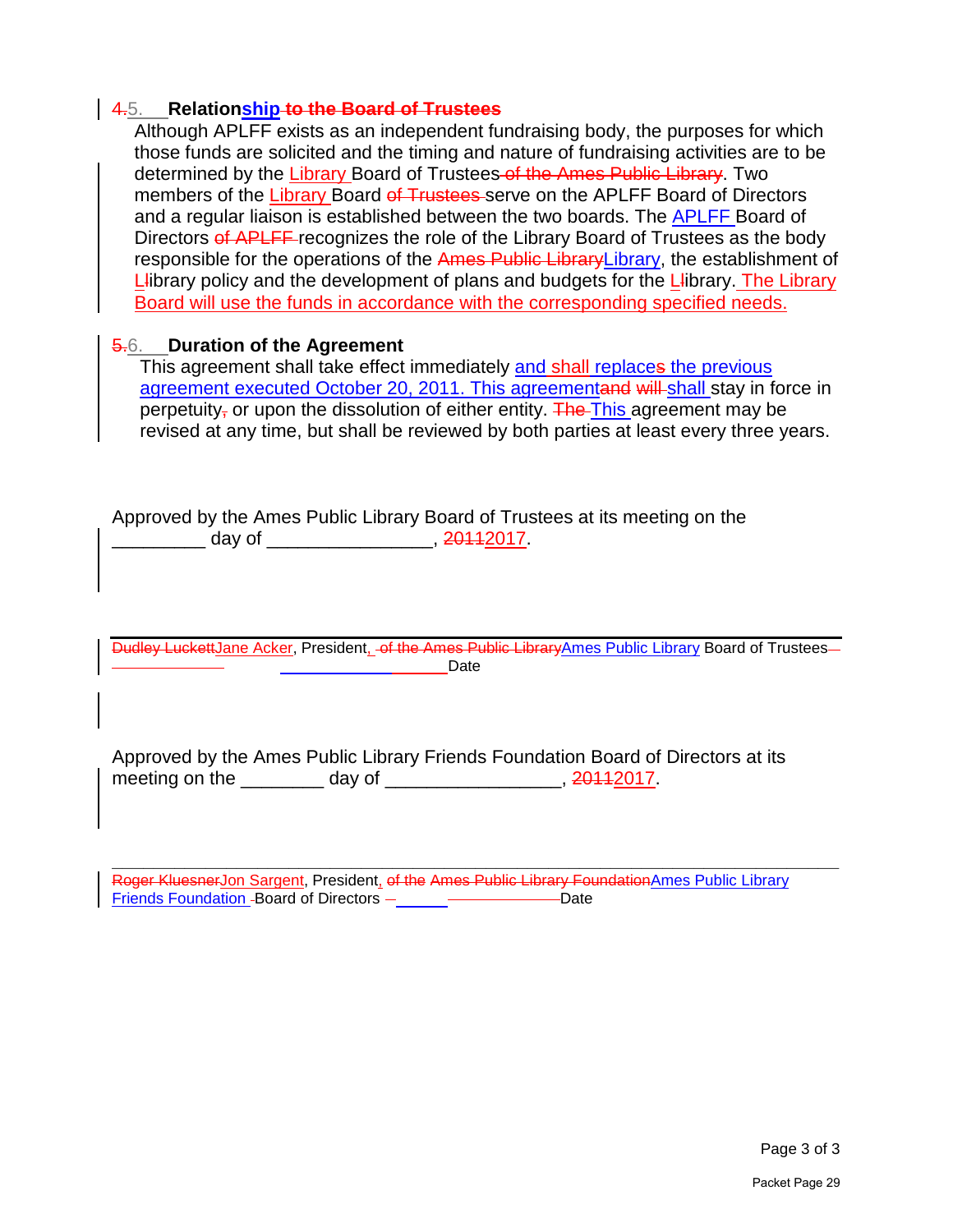## **Agreement Between Ames Public Library Board of Trustees and Ames Public Library Friends Foundation**

## 1. **Background**

Ames Public Library Friends Foundation (APLFF) is a 501(c)(3) entity incorporated in the State of Iowa. The purpose of APLFF is to operate exclusively for the public benefit of Ames Public Library (Library).

## 2. **Purpose**

APLFF provides an ongoing, tax-exempt, not-for-profit repository for the accumulation of funds in support of the Library. These funds may be used for capital improvements to the Library, for a fund for meeting short-term budget contingencies, special projects of the Library, or for an endowment fund. This support is considered to be in addition to the continuing tax-support responsibilities of the City of Ames and other funding jurisdictions. APLFF will also be prepared to organize and conduct fundraising efforts initiated or endorsed by the Library Board of Trustees. APLFF will not attempt to define the needs of the Library; rather, it will respond as appropriate to those needs defined by the Library Board of Trustees.

## 3. **Goals**

The goals of APLFF shall include the following:

- a. To establish a financially secure investment fund for the receipt of gifts for the benefit of the Library.
- b. To promote deferred giving in support of the Library through estate planning, life insurance beneficiary designation, trusts and other mechanisms.
- c. To develop broad recognition in the community that will serve as a base of support for future fundraising efforts.
- d. To ensure that contributions are used in accordance with donors' specifications.

## 4. **Responsibilities**

- a. In support of the actions of the Library Board of Trustees, APLFF will conduct public fundraising efforts, will maintain bank accounts and other investments, may establish and operate endowment and trust funds, and will respond to requests for funding from the Library Board of Trustees within the ability of APLFF.
- b. APLFF will be responsible for determining the extent to which its fundraising is feasible within the community.
- c. APLFF may utilize funds to support its reasonable operational requirements.
- d. APLFF utilizes Library resources to achieve its objectives; usage of such resources and compensation related thereto are governed by a Memorandum of Understanding executed between the Library Board of Trustees and APLFF.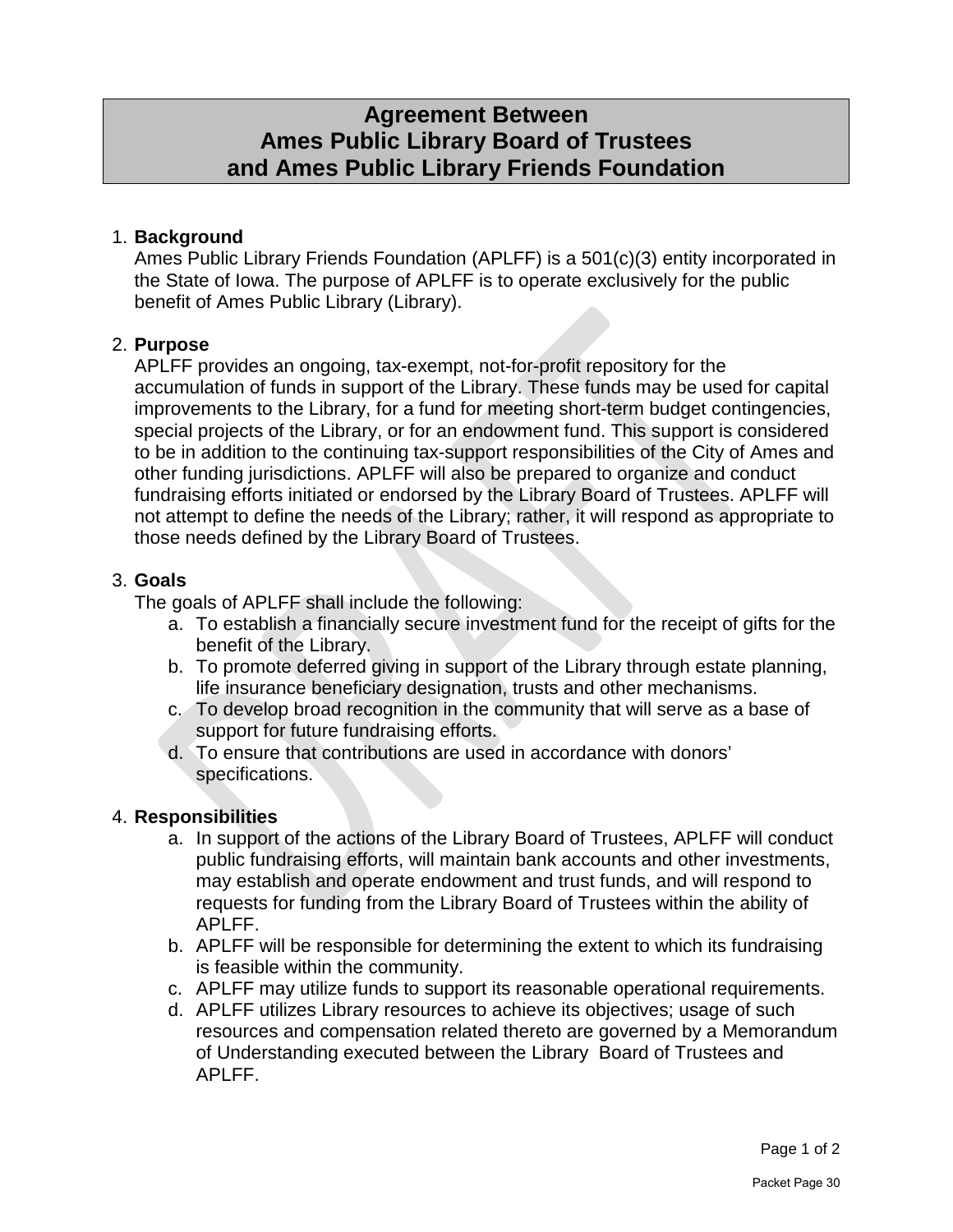#### 5. **Relationship**

Although APLFF exists as an independent fundraising body, the purposes for which those funds are solicited and the timing and nature of fundraising activities are to be determined by the Library Board of Trustees. Two members of the Library Board serve on the APLFF Board of Directors and a regular liaison is established between the two boards. The APLFF Board of Directors recognizes the role of the Library Board of Trustees as the body responsible for the operations of the Library, the establishment of Library policy and the development of plans and budgets for the Library. The Library Board will use the funds in accordance with the corresponding specified needs.

#### 6. **Duration of the Agreement**

This agreement shall take effect immediately and shall replace the previous agreement executed October 20, 2011. This agreement shall stay in force in perpetuity or upon the dissolution of either entity. This agreement may be revised at any time, but shall be reviewed by both parties at least every three years.

Approved by the Ames Public Library Board of Trustees at its meeting on the \_\_\_\_\_\_\_\_\_ day of \_\_\_\_\_\_\_\_\_\_\_\_\_\_\_\_, 2017.

Jane Acker, President, Ames Public Library Board of Trustees Date

Approved by the Ames Public Library Friends Foundation Board of Directors at its meeting on the day of the day of the setting on the day of the setting on the set of  $\sim$ 

**\_\_\_\_\_\_\_\_\_\_\_\_\_\_\_\_\_\_\_\_\_\_\_\_\_\_\_\_\_\_\_\_\_\_\_\_\_\_\_\_\_\_\_\_\_\_\_\_\_\_\_\_\_\_\_\_\_\_\_\_\_\_\_\_\_\_\_\_\_\_** Jon Sargent, President, Ames Public Library Friends Foundation Board of DirectorsDate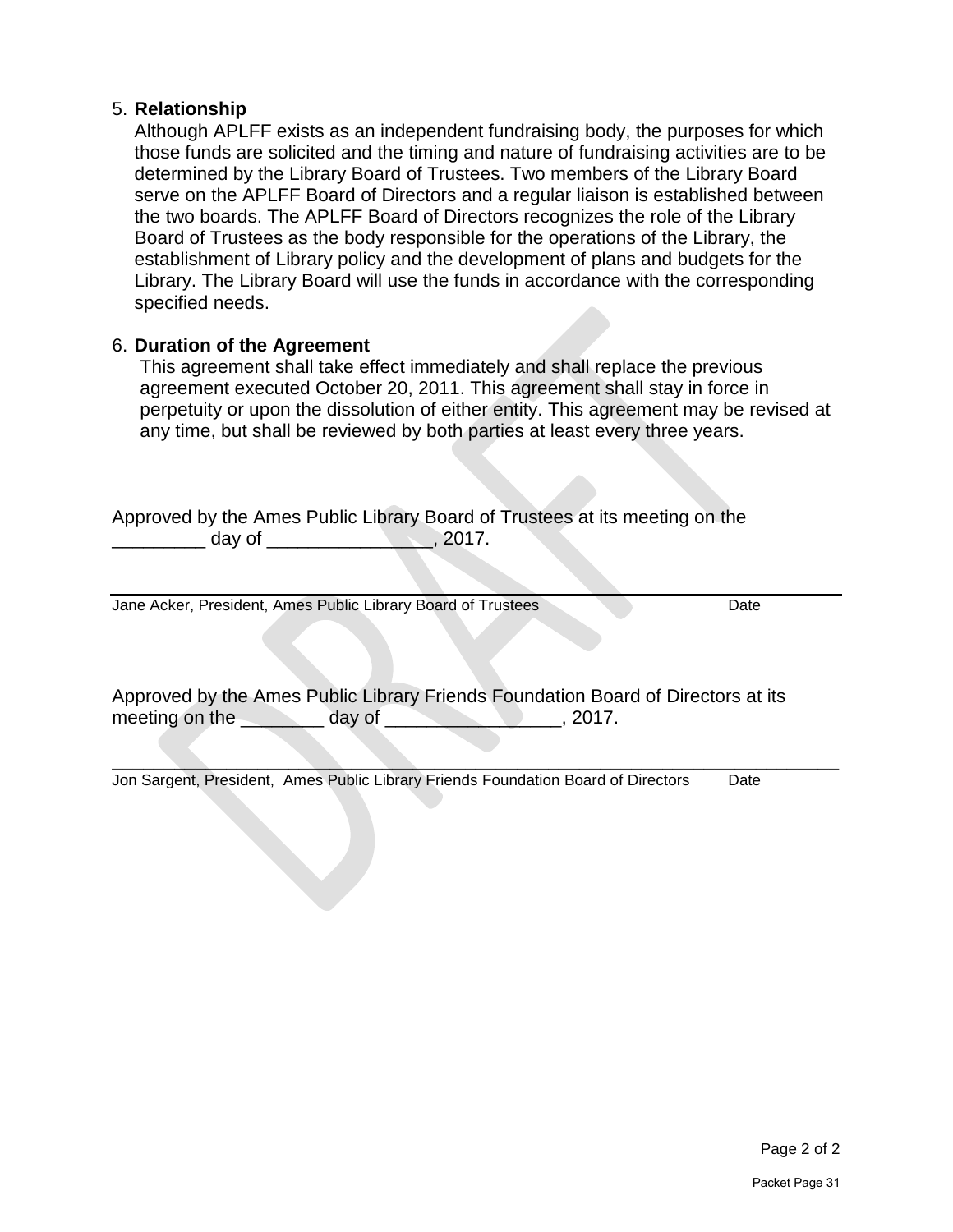## **Book Sale Agreement**

#### **BOARD OF TRUSTEES AMES PUBLIC LIBRARY JANUARY 19, 2017**

Be it resolved that the Board of Trustees, Ames Public Library, approves the updated book sale agreement between Ames Public Library Friends Foundation and Ames Public Library Board of Trustees as presented/amended.

\_\_\_\_\_\_\_\_\_\_\_\_\_\_\_\_\_\_\_\_\_\_\_\_\_\_\_\_\_\_\_\_\_\_\_\_ \_\_\_\_\_\_\_\_\_\_\_\_\_\_\_\_\_\_\_\_\_\_\_\_\_\_\_\_\_\_\_\_\_\_\_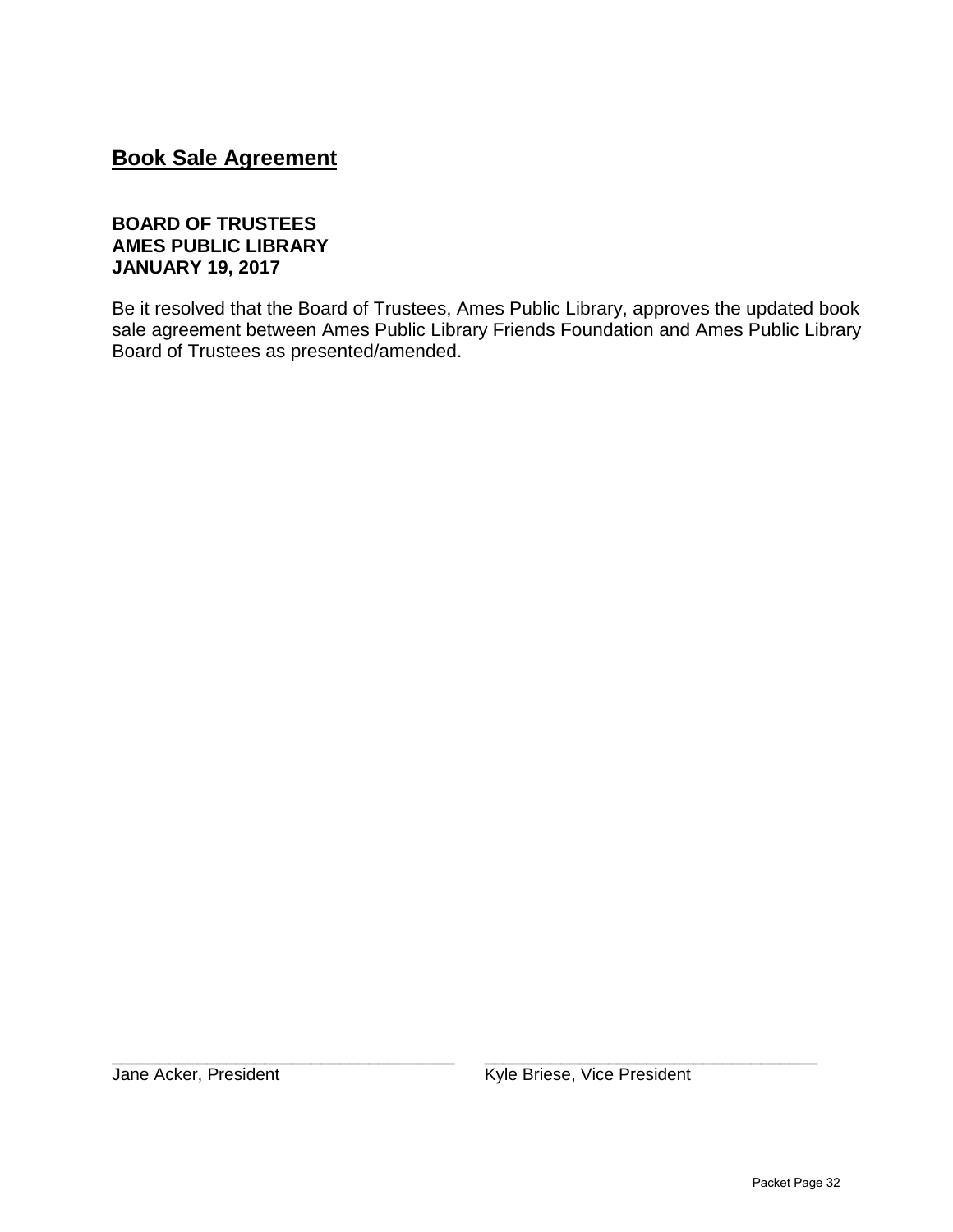#### **Agreement between Ames Public Library Friends Foundation and Ames Public Library Board of Trustees**

The Ames Public Library Friends Foundation (APLFF) does hereby agree to assume responsibility for the semi-annual sale of books which have been donated to or withdrawndiscarded from the Ames Public Library (the Library). Books that are withdrawn from the Library's collections will be purchased as allowed under Iowa Code Section 256.51(l). He exchange for assuming this responsibility, the Ames Public Library Friends Foundation APLFF will receive all money realized from the sale of these books. The Ames Public Library Friends Foundation and agrees to use the moneynet income from such sales in consultation with the Ames Public Library Board of Trustees or its designee.

It is further agreed that either party may terminate this agreement after providing the other party with at least 60 days written notice. the Library Board of Trustees can resume full responsibility for the sale of donated or discarded library books and regain receipt of all money realized from the sale of the books after giving the Ames Public Library Friends Foundation 60 days written notification.

It is further agreed that the Ames Public Library Friends Foundation can return responsibility for the sale of donated or discarded library books and money that is realized from such sale to the Board of Trustees of the Ames Public Library after giving the Board of Trustees 60 days written notification.

Signed **Dated**  $\Box$ 

Dudley LuckettJane Acker, President Ames Public Library Board of Trustees

Signed \_\_\_\_\_\_\_\_\_\_\_\_\_\_\_\_\_\_\_\_\_\_\_\_\_\_\_\_\_\_\_\_\_\_\_\_\_\_\_\_\_\_\_\_\_\_\_ Dated \_\_\_\_\_\_\_\_\_\_\_\_\_\_\_\_\_\_

Roger KluesnerJon Sargent, President Ames Public Library Friends Foundation